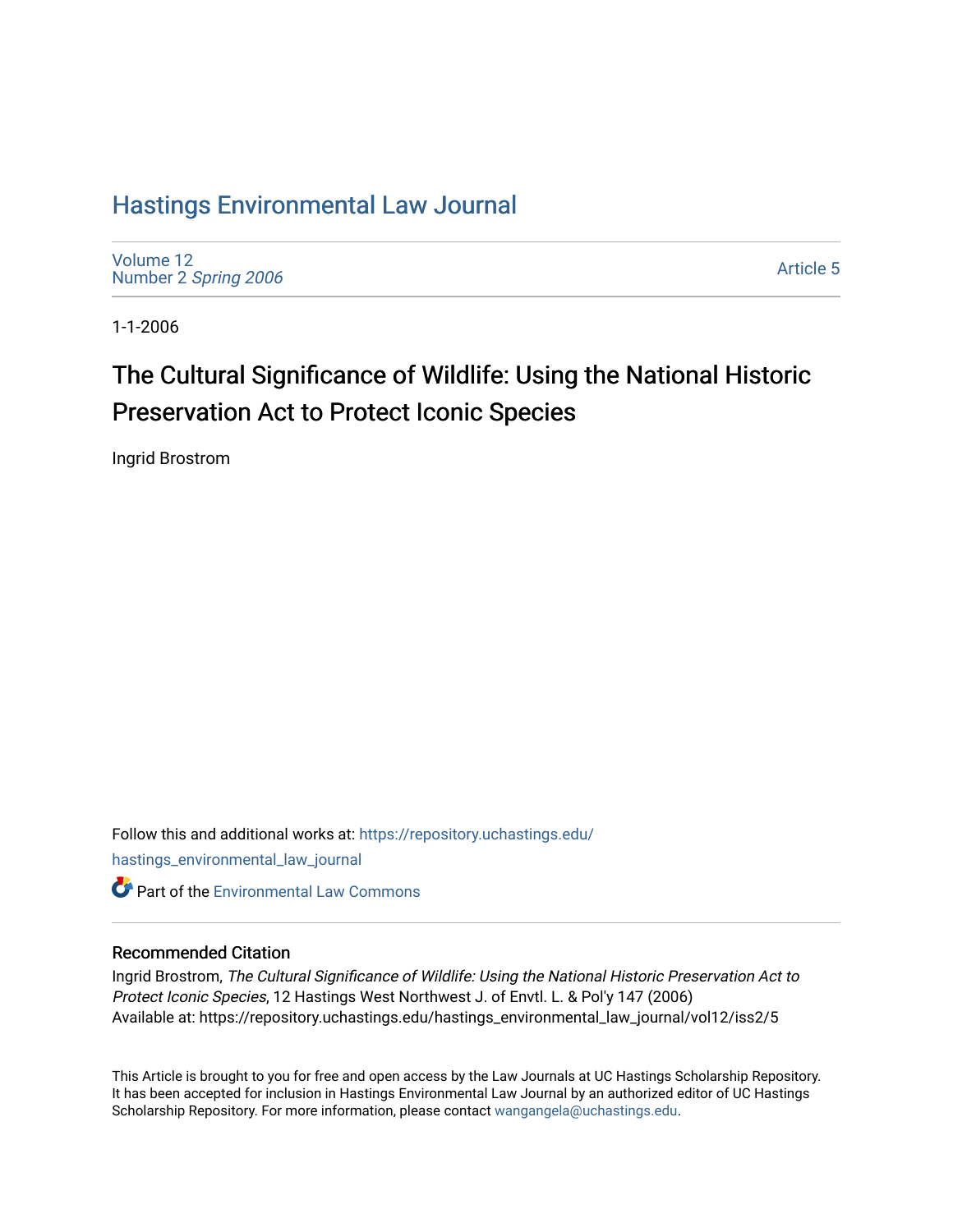**The Cultural Significance of Wildlife: Using the National Historic Preservation Act to Protect Iconic Species**

*By Ingrid Brostrom*\*

*I have raised my children from the gifts from this sea. It's our mission to pass this treasure to our offspring.*1

> - Oba San, 92-year-old Okinawan protestor

#### **I. Introduction**

Whether it be the emblematic bald eagle flying majestically overhead or the spawning salmon winding its way upstream, certain animals represent the cultural backbone of a people and bring meaning to the human world around them. A community can survive without these species but its unique cultural identity may not. While every species has biological and ecological value, some deserve extra protection for the significance they derive from the human populations around them.

This note examines the cultural significance of wildlife and how the National Historic Preservation Act (NHPA or "Act") can be used to protect culturally signifi-

The author received her B.A. from U.C. Santa Cruz and is currently a J.D. Candidate at U.C. Hastings College of the Law. The author would like to thank Brent Plater and Peter Galvin at the Center for Biological Diversity for their dedication to preserving our natural heritage and for providing the inspiration for this note. I would also like to thank Marcello Mollo for providing me with documents and information used throughout this note and especially for all his work to preserve the Okinawa dugong. Finally, I would like to acknowledge and commend the countless individuals and community groups in Okinawa who have rallied so effectively for the preservation the Okinawa dugong in the face of numerous hardships and seemingly powerful adversaries.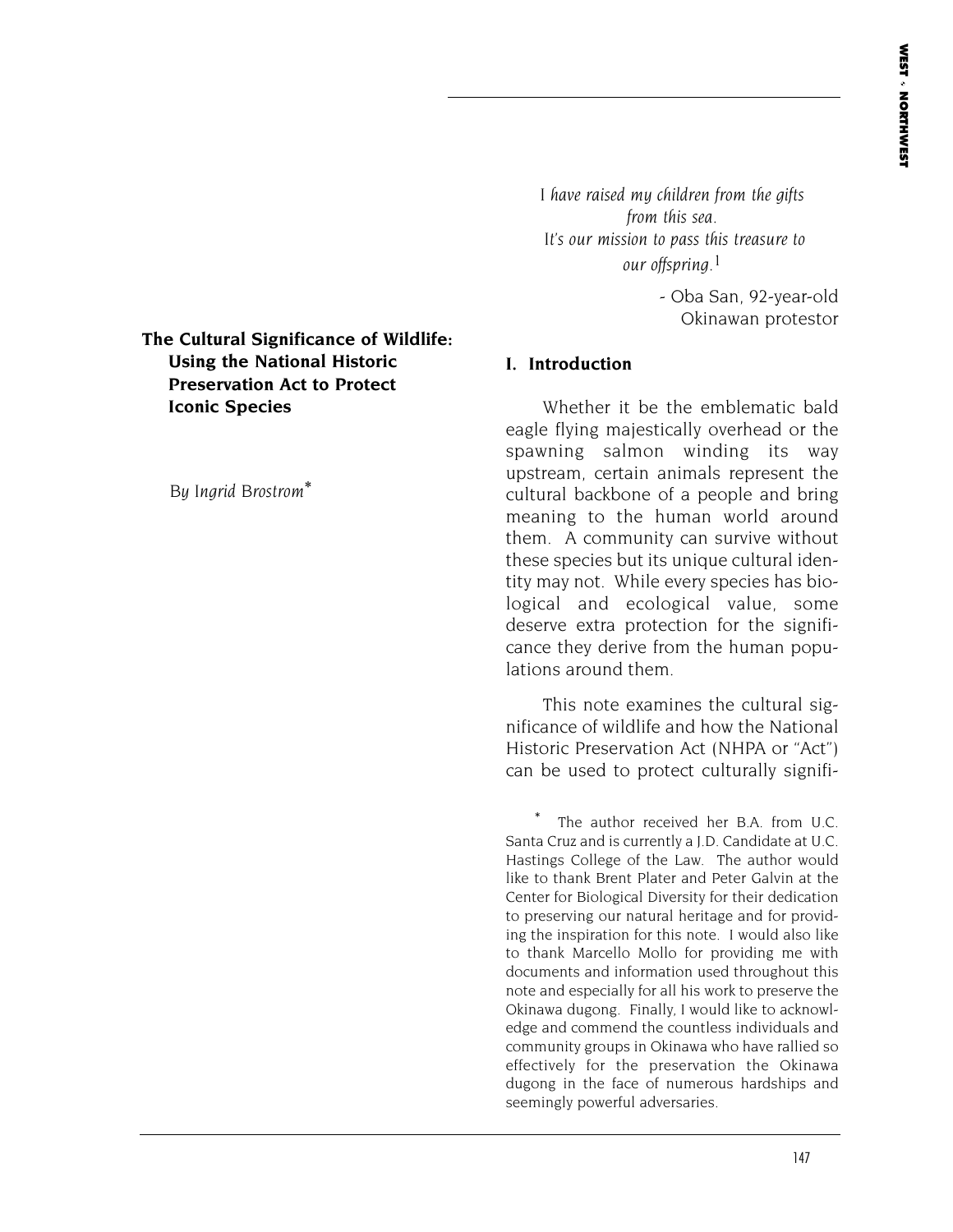cant species. This paper presents the current battle of the Okinawan people to protect one of their national icons—the dugong, an animal that has shaped the mythology and history of their small island for centuries. Section II (A) discusses the general evolution of cultural laws which have steadily become more inclusive and prevalent as people and governments come to appreciate the value of cultural identity and heritage. Next, section II (B) examines the cultural importance of wildlife in general and why certain animal species should be protected under cultural preservation laws because of their specific contributions to the cultural heritage of many traditional societies. The next two sections describe in more detail the policy and procedures of the National Historic Preservation Act and how it can be applied to protect wildlife in the United States. The second half of the note applies this reasoning to *Okinawa Dugong v. Rumsfeld2* and concludes that the U.S. failed to meet its obligations under the NHPA with regard to the Okinawa dugong. The last section explores the ramifications and potential usefulness of the NHPA both in the U.S. and abroad by discussing the applicability of the court's ruling in *Okinawa Dugong v. Rumsfeld* to other culturally significant species.

1. ENVIRONMENTAL ASSESSMENT WATCH GROUP FOR THE DUGONGS IN OKINAWA, LET THE SEA STAIN OUR HEARTS (June 16, 2004).

2. *Okinawa Dugong v. Rumsfeld*, No. C 03-4350, 2005 U.S. Dist. Lexis 3123 (N.D. Cal. Mar. 1, 2005).

3. The dugong (*Dugong dugon*) is a large seamammal distantly related to the manatee.

4. It is theorized that the dugong's mammary glands which are reminiscent of human breasts may have caused sailors to mistake them for mermaids or sirens. ARKive: Images of Life on Earth, Dugong Facts, http://www.arkive.org/species/GES/mammals/Dug

#### **II. Background**

#### **A.** *Okinawa Dugong v. Rumsfeld*

According to legend, dugongs $3$ fooled desperately lonely sailors into mistaking them for mermaids.4 Today, in Okinawa, these huge relatives of the manatee are themselves in danger of disappearing into mythology. In fact, Okinawa's dugong population is teetering on the brink of extinction, confined to a single bay off the east coast of the island. Residents throughout northeast Okinawa,<sup>5</sup> led by local village elders, are engaged in an intense battle to protect this only remaining natural dugong habitat in Japanese waters from becoming the latest U.S. military airbase, complete with floating helipad. The villagers have organized a protracted sit-in at the site of the proposed military base, which has slowed construction since April 19, 2004.<sup>6</sup> Once preliminary seabed drilling began in December 2004, the villagers further attempted to stall the construction by canoeing out to the drilling sites daily to protest the destruction of coral habitat. A 70-year-old protester, who recently learned to paddle a canoe as part of her effort in the protest, said that it had "been a life-threatening experience for me but I am not going to quit it. If I cannot stop

ong\_dugon/more\_info.html (last visited Mar. 28, 2006); *see also* Dennis Pfaff, *'Historic' Act May Keep Sea Creature From Being History*, THE DAILY JOURNAL, Apr. 8, 2004, *available at* http://www.mongabay.com/external/okinawa\_dugong.htm (last visited Mar. 20, 2006).

5. Okinawa is an island 1,000 miles southwest of Tokyo, at the southern edge of Japan.

6. Environment News Service, *Reef Experts Object to U.S. Military Heliport off Okinawa*, July 9, 2004, *available at* http://www.ensnewswire.com/ens/jul2004/2004-07-09- 09.asp#anchor3 (last visited Mar. 20, 2006).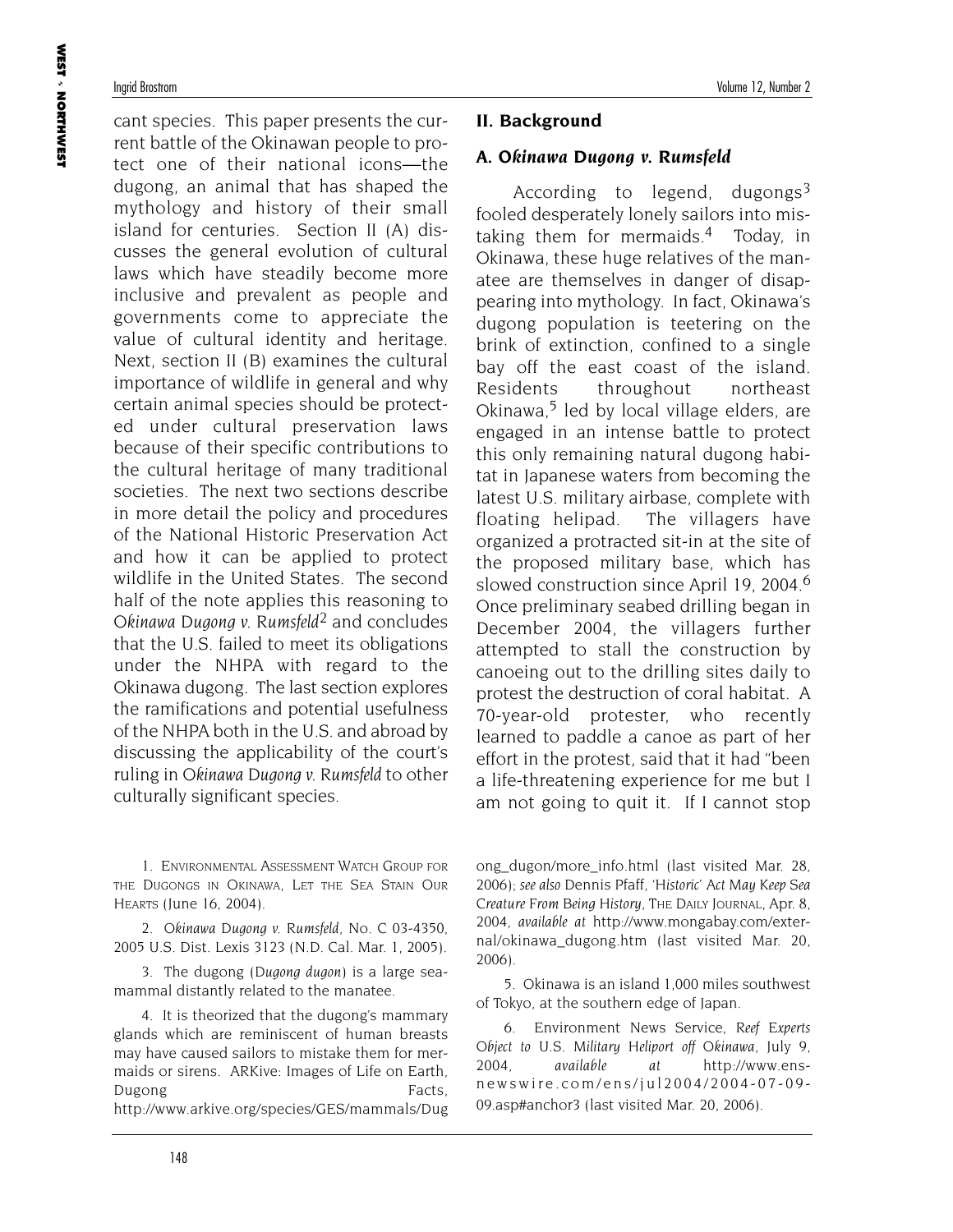them from making a new military base, what's the meaning of my life?"<sup>7</sup> That same month, a 64-year-old Okinawan woman began a hunger strike, vowing to starve herself until Tokyo stopped boring holes into the seabed. $8$  She told reporters that "before the vast power of the national government, our struggle is like a war of ants against a huge elephant," but declared she would do all she could as long as her strength held up.<sup>9</sup> To these villagers, the fight is not only about saving a unique and rare species. It is about protecting their way of life and preserving a cultural icon that has become a fixture of Okinawan tradition over hundreds of years.

The battle between the villagers of Okinawa and the Japanese and U.S. governments stems from a 1995 agreement between the two governments to replace the existing Futenma<sup>10</sup> U.S. military base with a sea-based facility off the east coast of Okinawa.<sup>11</sup> In 2002, the two governments agreed on Henoko Bay as the most suitable location for the base. Henoko Bay lies atop a fragile coral reef ecosystem and sea grass beds that serve as a critical feeding ground for the small and isolated group of dugong that remain in Japan.

7. Chiyomi Sumida, *Okinawan Begins Hunger Strike to Protest Plans for New Base*, STARS AND STRIPES, Dec. 7, 2004, *available at* http://www.estripes.com/ article.asp?section=104&article=24987&archive=tr ue (last visited Mar. 20, 2006).

- 8. *Id.*
- 9. *Id.*

10. Futenma Air Station, home base for Marine Air Group 36, is one of the preeminent Marine Corps air stations in Japan, located in the center of Ginowen City. *See* Military Base Affairs Office, *U.S. Military Issues in Okinawa* 26 (2004), *available at* http://www3.pref.okinawa.jp/site/contents/ attach/7005/pamphlet(English).pdf (last visited Mar. 21, 2006).

While the protestors may have a difficult time beating elephants as large as the U.S. and Japanese governments when it comes to sheer power, they hope to gain an advantage with a strategic maneuver that, in late 2003, moved the battle from the home front in Japan to the jurisdiction of the U.S. courts. A number of conservation organizations from both the U.S. and Japan, along with several individual Japanese citizens, filed suit in the Northern District of California alleging that the U.S. government failed to comply with the NHPA by neglecting to take into account the presence of the dugong before beginning construction on the new base.<sup>12</sup> The Act specifically mandates that the U.S. consider the effect of any international undertaking that may adversely affect a property which is on the applicable country's equivalent of the National Register of Historic Places<sup>13</sup> ("National Register") for the purposes of avoiding or mitigating any adverse affects.<sup>14</sup> The dugong is a protected monument under the Japanese Register of Cultural properties, a designation which serves to protect historic and cultural artifacts and properties, much in the same way as the National Register does in the U.S.

11. The Ministry of Foreign Affairs of Japan, *The SACO Final Report on Futenma Air Station (an integral part of the SACO Final Report)*, *available at* http://www.mofa.go.jp/region/n-america/us/security/96saco2.html (last visited Mar. 20, 2006).

12. *See Okinawa Dugong v. Rumsfeld*, No. C 03- 4350, 2005 U.S. Dist. Lexis 3123 (N.D. Cal. Mar. 1, 2005).

13. The National Register is a list of historic properties composed of districts, sites, buildings, structures, and objects significant in American history, architecture, archeology, engineering, and culture. *See* 16 U.S.C. § 470a(a)(1)(A) (2000).

14. 16 U.S.C. § 470a-2 (2000).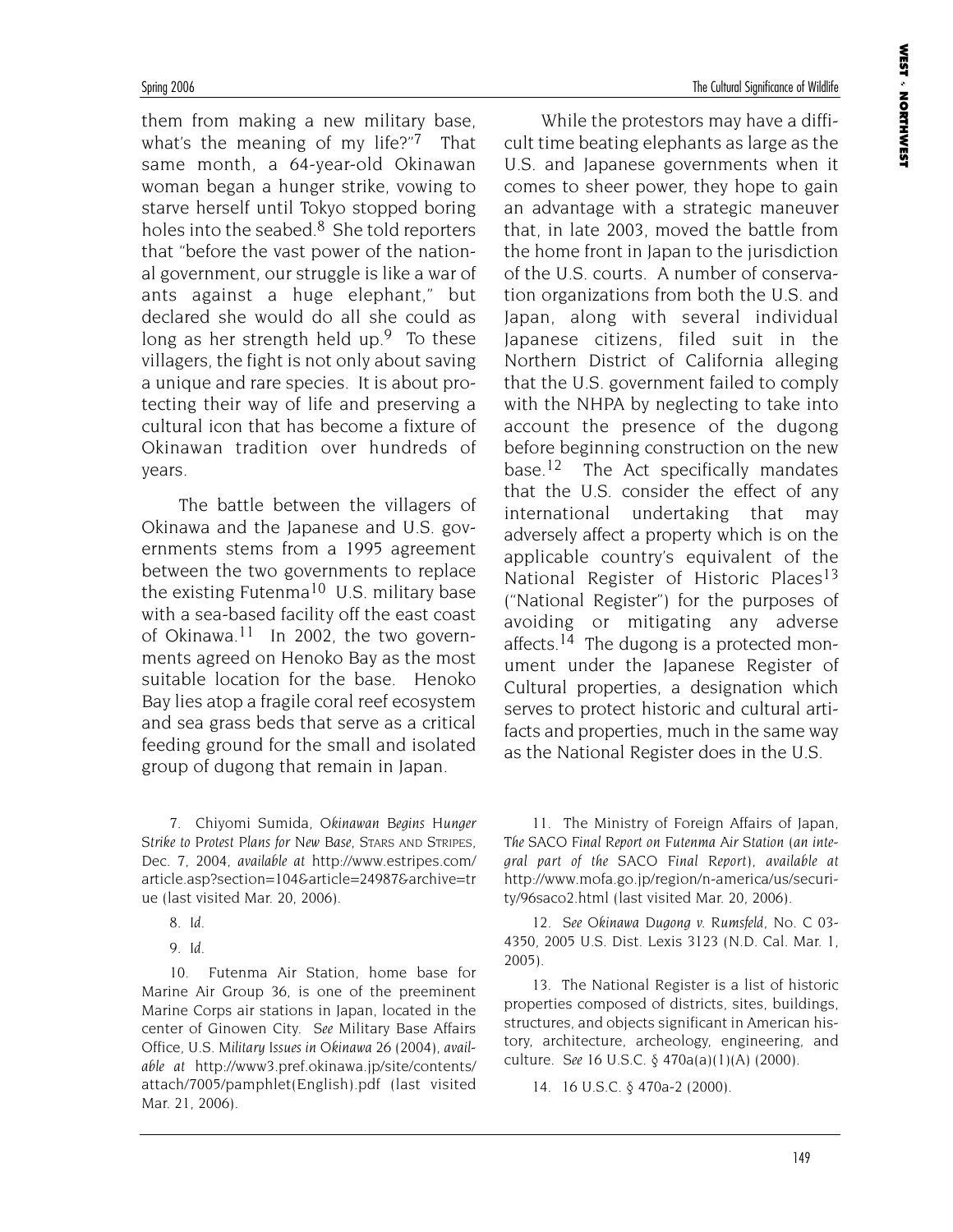#### **B. Cultural Preservation in Law**

Culture serves to connect one generation to another and has an inherent capacity to mold and reinforce our identities as social creatures.<sup>15</sup> But as boundaries between traditional and modern societies have gradually faded away, many communities are pressured to abandon their long-established traditions in favor of new, trendier lifestyles. Even the most tucked away and forgotten societies have faced the encroachment of modern and westernized values. Faced with a pressing need to protect the heritage and identity of all communities, governments have recognized their role in protecting traditions by adopting a series of international and domestic obligations and laws to preserve and revitalize culture.

"Culture" has been defined as "the traditions, beliefs, practices, lifeways, arts, crafts, and social institutions of any community, be it an Indian tribe, a local ethnic group, or the people of the nation as a whole."<sup>16</sup> The international community has acknowledged that cultural identity is a fundamental human right, integrating it into human rights laws. The Draft United Nations Declaration on the Rights of Indigenous Peoples includes several provisions on the preservation of cultural heritage. Article 12 recognizes that:

Indigenous peoples have the

15. NAT'L PARK SERV., A.1. NPS-28: CULTURAL RESOURCE MANAGEMENT GUIDELINE (June 11, 1998) [hereinafter NPS-28].

16. *See* Patricia L. Parker and Thomas King, Nat'l Park Serv., *Guidelines for Evaluating and Documenting Traditional Cultural Properties*, 1 National Register Bulletin 38, *available at* http:// www.cr.nps.gov/nr/publications/bulletins/nrb38/ (last visited Mar. 20, 2006) [hereinafter National Register Bulletin 38]; s*ee also* NPS-28, *supra* note 15.

17. U.N. Econ. & Soc. Council [ECOSOC],

right to practice and revitalize their cultural traditions and customs. This includes the right to maintain, protect and develop the past, present and future manifestations of their cultures, such as archaeological and historical sites, artifacts, designs, ceremonies, technologies and visual and performing arts and literature.<sup>17</sup>

Article 25 further provides that:

Indigenous peoples have the right to maintain and strengthen their distinctive spiritual and material relationship with the lands, territories, waters and coastal seas and other resources which they have traditionally owned or otherwise occupied or used, and to uphold their responsibilities to future generations in this regard.18

International environmental treaties have also contemplated the special role the natural environment plays in many traditional societies. The Convention on Biological Diversity includes a provision that mandates that each party to the treaty respect and preserve indigenous traditional knowledge within the framework of their national legislation.<sup>19</sup>

Sub-Comm. on Prevention of Discrimination & Prot. of Minorities, *Report of the Sub-Commission on the Prevention of Discrimination and the Protection of Minorities, 46th Sess., Annex.*, at 115, U.N. Doc. E/CN.4/2 (1995), E/CN.4/Sub.2/56 (1994).

18. *Id.* at art. 25. *See also* arts. 13, 14 (protecting cultural heritage).

19. United Nations Conference on Environment and Development, Convention on Biological Diversity, Rio de Janeiro, June 5, 1992, art. 8(j), 31 I.L.M. 818 (1992). The U.S. has signed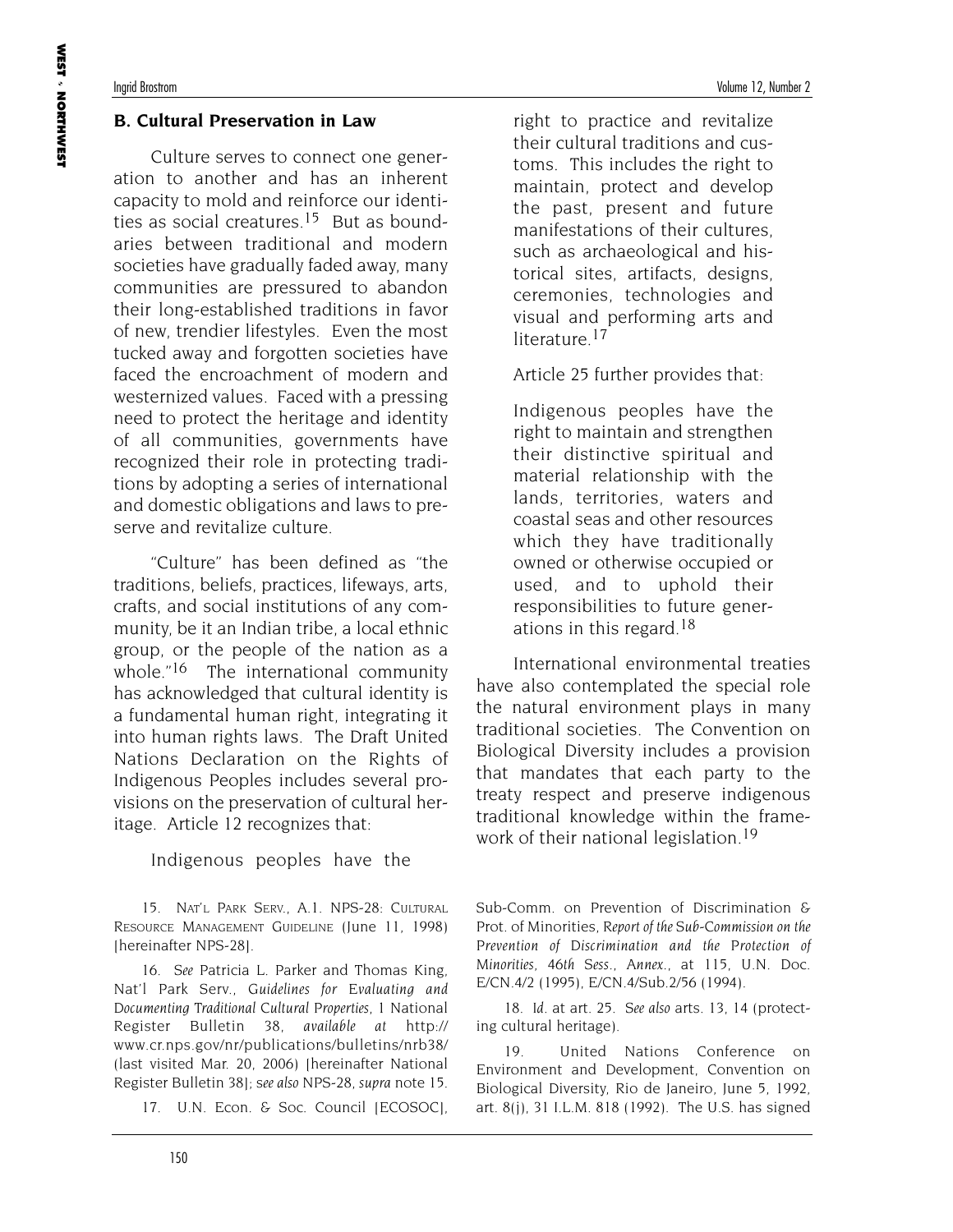While the U.S. is not bound by either of these agreements, they are party to the UNESCO World Heritage Convention which stipulates that

> To ensure that effective and active measures are taken for the protection, conservation and presentation of the cultural and natural heritage situated on its territory, each State Party to this Convention shall endeavor, in so far as possible, and as appropriate for each country:

a. to adopt a general policy which aims to give the cultural and natural heritage a function in the life of the community and to integrate the protection of that heritage into comprehensive planning programmes.20

The U.S. satisfies its responsibility under the UNESCO World Heritage Convention through its implementation of the NHPA, which is discussed in detail below.

#### **C. The Cultural Significance of Wildlife**

When most people think of iconic species, the first thing that comes to mind is the bald eagle, a symbol of the strength and freedom of America.<sup>21</sup> Often, however, the significance of certain species transcends mere symbolism to embody deeply held religious and tra-

but not yet ratified this treaty.

20. U.N. Educational, Scientific and Cultural Organization, World Heritage Comm., 27th Sess., *Convention Concerning the Protection of the World Cultural and Natural Heritage: Decisions Adopted by the 27th Sess.*, art. 5 U.N. Doc. WHC-03/27.COM/24 (Dec. 10, 2003), *available at* http://whc.unesco.org/ archive/decrec03.htm (last visited Apr. 2, 2006).

21. Home of Heroes.com, *The Bald Eagle Symbol*

ditional beliefs. Throughout history, cultures have evolved with the environment around them, making associations with those resources they depend on most. For example, the nomadic Moken people of Myanmar value the turtle not only as a food staple but a symbol of the female spirit in rituals and practices.<sup>22</sup> The turtle is sanctified in the community's most sacred rituals, such as when a shaman tastes the head, blood, and flippers of a fresh turtle before asking favors from his ancestors and translating their replies for the community.23 When a Moken harpoons a turtle, it is a sign that he will soon marry a woman.<sup>24</sup> If the turtle were to become extinct, so too would many of the unique traditions and rituals of the Moken belief system.

Closer to home, animals have taken on a special significance for many Native American cultures. According to Iroquois mythology, the land now known as North America was formed

> when the Sky-Woman fell through a hole in the sky. At that time, the earth was covered with water. The creatures living in the water looked up and saw her falling and realized that they needed to make a place for her to land. The great turtle offered his back. The duck said that there must be earth on turtle's back, and dove to the bottom

22. Jacques Ivanoff, *Sea Gypsies of Myanmar*, NATIONAL GEOGRAPHIC, April 2005, at 49.

23. *Id.*

24. *Id.*

*of the United States*, http://www.homeofheroes.com/ hallofheroes/1st\_floor/flag/1bfc\_eagle.html (last visited Mar. 20, 2006).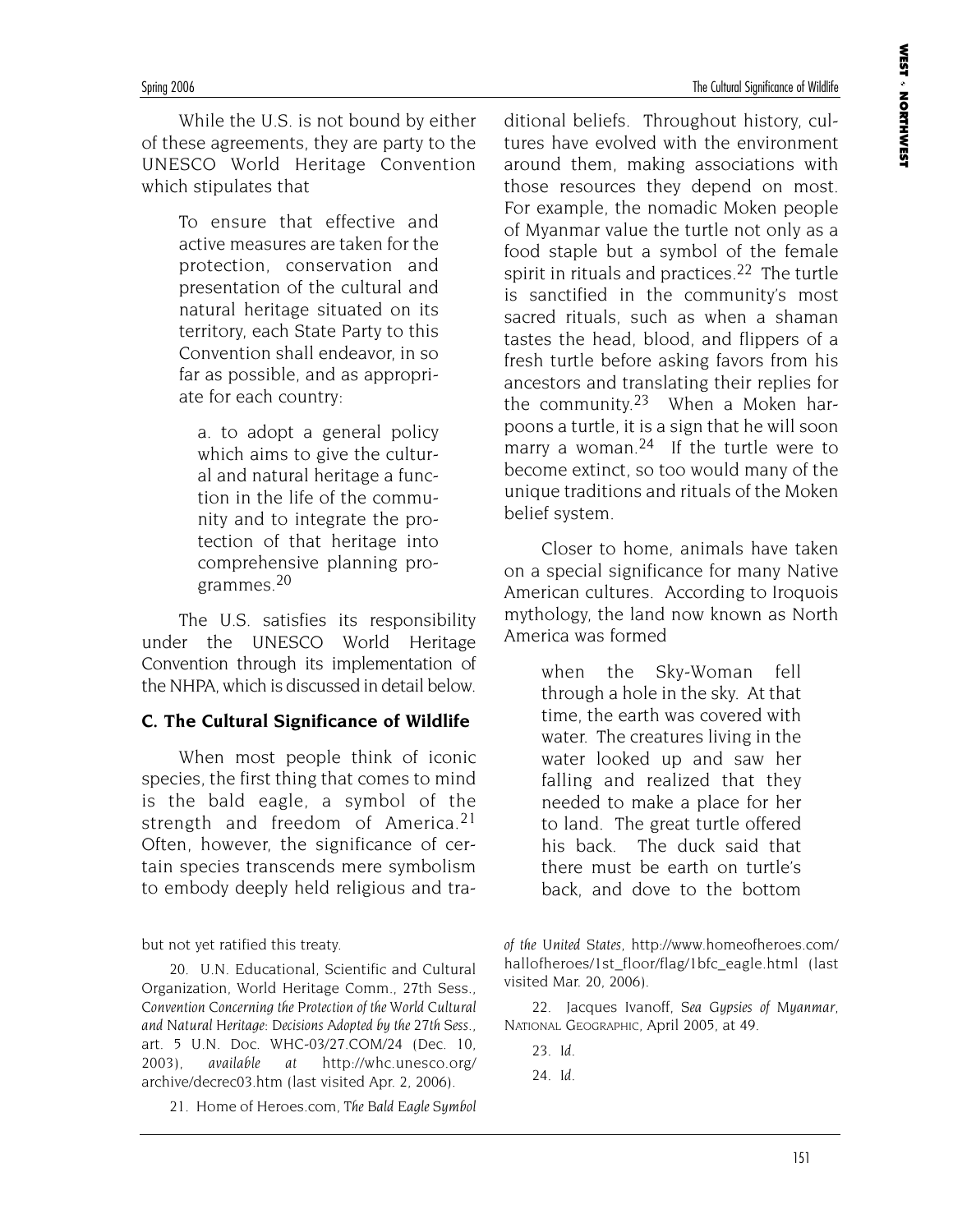**WEST**  NORTHWEST

but could not dive deep enough. Loon and beaver both tried, but they could not reach the bottom either. Finally, muskrat was able to reach the bottom and bring back a small piece of earth, which, when he placed it on turtle's back, grew larger until it became the whole world. A pair of swans flew up to catch Sky-Woman and set her down gently on the earth on turtle's back.25

That the tribe attributes the creation of North America to the benevolence of animals is typical of how many indigenous cultures view the interrelationship between animals and humans as being harmonious rather than contentious, and integral rather than separate. According to Ronald Trosper, Director of the National Indian Policy Center at George Washington University, many indigenous cultures of North America have

> a perception of the earth as an animate being; a belief that humans are in a kinship system with other living things; a perception of the land as essential to the identity of the people; a concept of reciprocity and balance that extends to relationships among humans, including future generations, and between humans and the natural world.26

For many indigenous cultures, the most sacred places are those that have

25. Dean B. Suagee, *The Cultural Heritage of American Indian Tribes and the Preservation of Biological Diversity*, 31 ARIZ. ST. L.J. 483, 485 (1999) (citing JOSEPH BRUCHAC, IROQUOIS STORIES: HEROES AND HEROINES, MONSTERS AND MAGIC 15-17 (1985)).

26. *Id.* at 488 (citing Ronald Trosper, *Traditional American Indian Economic Policy*, 19 AM. INDIAN

not been disrupted by human activity those places where the web of life flourishes unscathed.<sup>27</sup> From eagles to wolves and salmon to buffalo, particular species have heightened spiritual and cultural status in Native American societies. These and other species are valued not only for their ecological importance but are critical to the cultural survival of many traditional lifestyles by providing subsistence, spiritual healing, religious symbolism and ceremonial artifacts.<sup>28</sup> For the Gwitchen Indians of Canada and Alaska, the survival of a caribou herd is essential to their culture and way of life. Sarah James, a Gwitchen leader in Arctic Village, Alaska, explains that "the caribou is not just what we eat; it's who we are. It is in our dances, stories, songs, and the whole way we see the world."<sup>29</sup>

Difficulties arise when agencies, acting pursuant to U.S. laws and regulations, fail to take into account traditional worldviews in deciding which animal species deserve protection. Some populations of animals that are not threatened or endangered may still be of critical importance to the survival of traditional beliefs and practices. If a species is valued not for its ecological role, but for its significance to a human population, environmental laws such as the Endangered Species Act (ESA) will be insufficient to protect it. Indigenous communities have criticized the ESA for its failure to address tribal issues or recognize an ecosystem approach that would acknowledge the

CULTURE & RES. J. 65, 67 (1995)).

27. Suagee, *supra* note 25, at 487.

28. *Id.*

29. Canadian Embassy, *Arctic National Wildlife Refuge: Protecting a Traditional Way of Life*, http://www.canadianembassy.org/environment/gwi tchin-en.asp (last visited Mar. 21, 2006).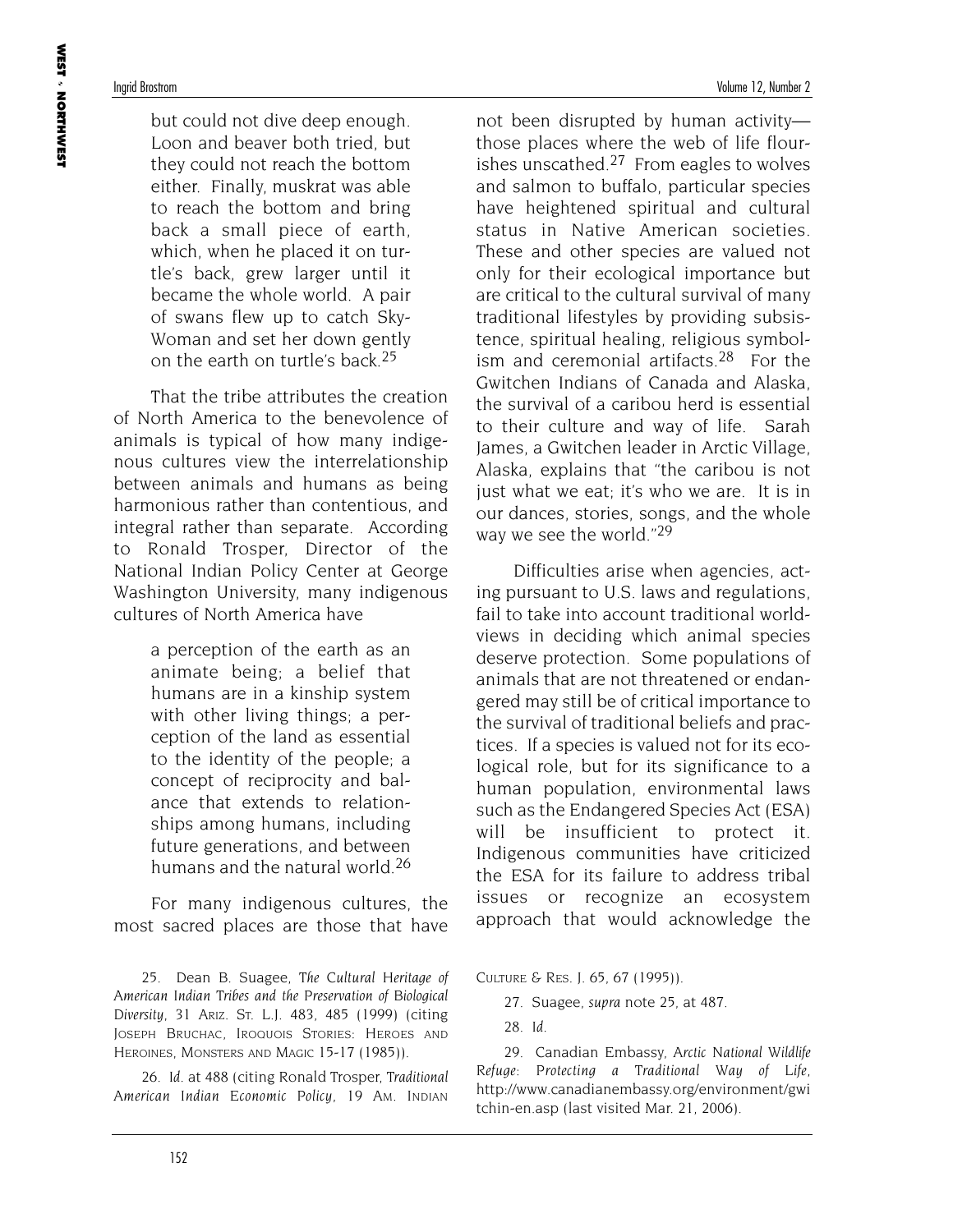relationship between different lifeforms.30 A more appropriate legal tool to protect culturally significant animals is the National Historic Preservation Act, which serves to protect historic and culturally significant resources and properties. The NHPA, recognizing that "the historical and cultural foundations of the Nation should be preserved as a living part of our community life and development in order to give a sense of orientation to the American people,"31 provides a mechanism to protect iconic and culturally significant species.

#### **D. NHPA Policy and Procedure**

Congress enacted the NHPA in 1966 to establish "the policy of the Federal Government . . . [to] provide leadership in the preservation of the prehistoric and historic resources of the U.S. and of the international community of nations."32 The NHPA creates a process similar to that used in the National Environmental Policy Act of 1969,  $33$  whereby federal agencies must consider the effect on any property listed on the National Register of Historic Places before they authorize or fund a project.<sup>34</sup> The statute grants the Secretary of the Interior the authority to maintain a National Register "composed of districts, sites, buildings, structures, and objects significant in American history, architecture, archeology, engineering, and culture."35

In 1980, in order to implement U.S. obligations under the Convention Concerning the Protection of the World

- 30. Suagee, *supra* note 25, at 515.
- 31. 16 U.S.C. § 470b-2 (2000).
- 32. *Id.* § 470-1(2).
- 33. 42 U.S.C. §§ 4321-4347 (2000).

34. GEORGE CAMERON COGGINS, ET AL., FEDERAL PUBLIC LAND AND RESOURCES LAW 1052 (5th ed. 2002). Cultural and Natural Heritage ("World Heritage Convention"), Congress enacted section 402 of the NHPA to mitigate adverse affects to cultural artifacts stemming from federal undertakings outside the U.S. Section 402a-2 provides:

> [p]rior to the approval of any Federal undertaking outside the United States which may directly and adversely affect a property which is on the World Heritage List or on the applicable country's equivalent of the National Register, the head of a Federal agency having direct or indirect jurisdiction over such undertaking shall take into account the effect of the undertaking on such property for purposes of avoiding or mitigating any adverse effects.36

The Secretary of the Interior in 1998 developed guidelines to help agencies conform to section 402a-2. While not binding on agencies, the guidelines explain that "efforts to identify and consider effects on historic properties in other countries should be carried out in consultation with the host country's historic preservation authorities, with affected communities and groups, and with relevant professional organizations."37 Thus, using similar procedures as for domestic projects, agencies are obligated to consider adverse effects and instructed to consult with foreign bodies before undertaking any international action.

- 35. 16 U.S.C. § 470a(a)(1)(A) (2000).
- 36. *Id.* § 470a-2.

37. The Secretary of the Interior's Standards and Guidelines for Federal Agency Historic Preservation Programs Pursuant to the National Historic Preservation Act, 63 Fed. Reg. 20,496, 20,504 (April 24, 1998).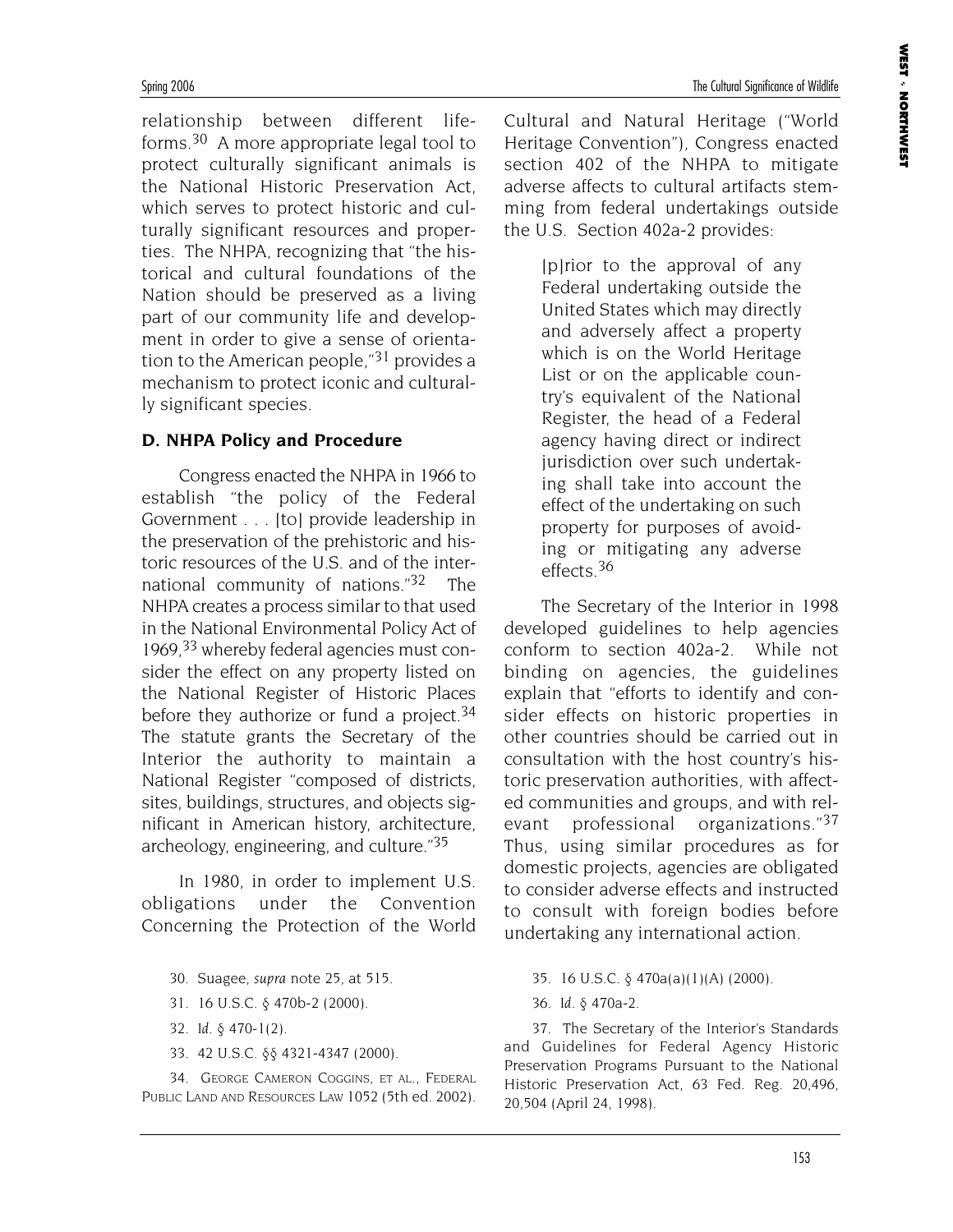#### **E. Using NHPA to Protect Wildlife**

Though NHPA provides that "properties of traditional religious and cultural importance to an indigenous group may be determined to be eligible for inclusion in the National Register,"38 cultural properties were rarely protected prior to the 1980s. During these early years, the dominant federal agency view of the role of the NHPA as protecting only those properties impressive to academics and professionals gave rise to an elitist pattern of protection. This agency interpretation was fundamentally at odds with the NHPA's mandate to preserve the "cultural foundations of the Nation" in order to "give a sense of orientation to the *American people*."39 The National Park Service (NPS) and the Advisory Council on Historic Preservation (ACHP) became increasingly concerned that places of traditional cultural importance were being inappropriately regarded as ineligible for the National Register because they were not of historical interest to professional archeologists, historians, and architectural historians.40 To address this concern, the agencies drafted National Register Bulletin 38 ("Bulletin 38") in 1990 to define traditional cultural properties and to clarify that "wholly natural places can be found eligible for the National Register if they are ascribed cultural significance by living communities based on traditional beliefs."41

Even though traditional cultural properties are increasingly being protected under the NHPA, the plain language of

38. 16 U.S.C. § 470a(d)(6)(A) (2000). *See also* 36 C.F.R. § 800.1 (2006).

39. Declaration of Thomas F. King, Ph.D In Support of Plaintiffs' Opposition to Defendants' Motion to Dismiss at ¶ 9, *Okinawa Dugong v. Rumsfeld*, No. C-03-4350 (N.D. Cal. Aug. 4, 2004) the statute precludes the listing of any animal species (even those with special cultural significance) on the National Register. The Act is designed and written to protect and preserve specific categories of historic property. Regulations implementing NHPA define historic property as "any prehistoric or historic district, site, building, structure, or object included in, or eligible for inclusion in, the National Register of Historic Places maintained by the Secretary of the Interior."<sup>42</sup> The basic criteria used to determine whether or not a specific property is eligible for inclusion on the National Register is whether:

> The quality of significance in American history, architecture, archeology, engineering, and culture is present in districts, sites, buildings, structures, and objects that possess integrity of location, design, setting, materials, workmanship, feeling, and association, and:

A. that are associated with events that have made a significant contribution to the broad patterns of our history; or

B. that are associated with the lives of significant persons in our past; or

C. that embody the distinctive characteristics of a type, period, or method of construction, or that represent a significant and distinguishable entity whose

[hereinafter King Declaration] (emphasis added).

40. *Id.*

41. *Id.* ¶ 10 (citing National Register Bulletin 38, *supra* note 16, at 2, 14).

42. 36 C.F.R. § 800.16(l)(1) (2006).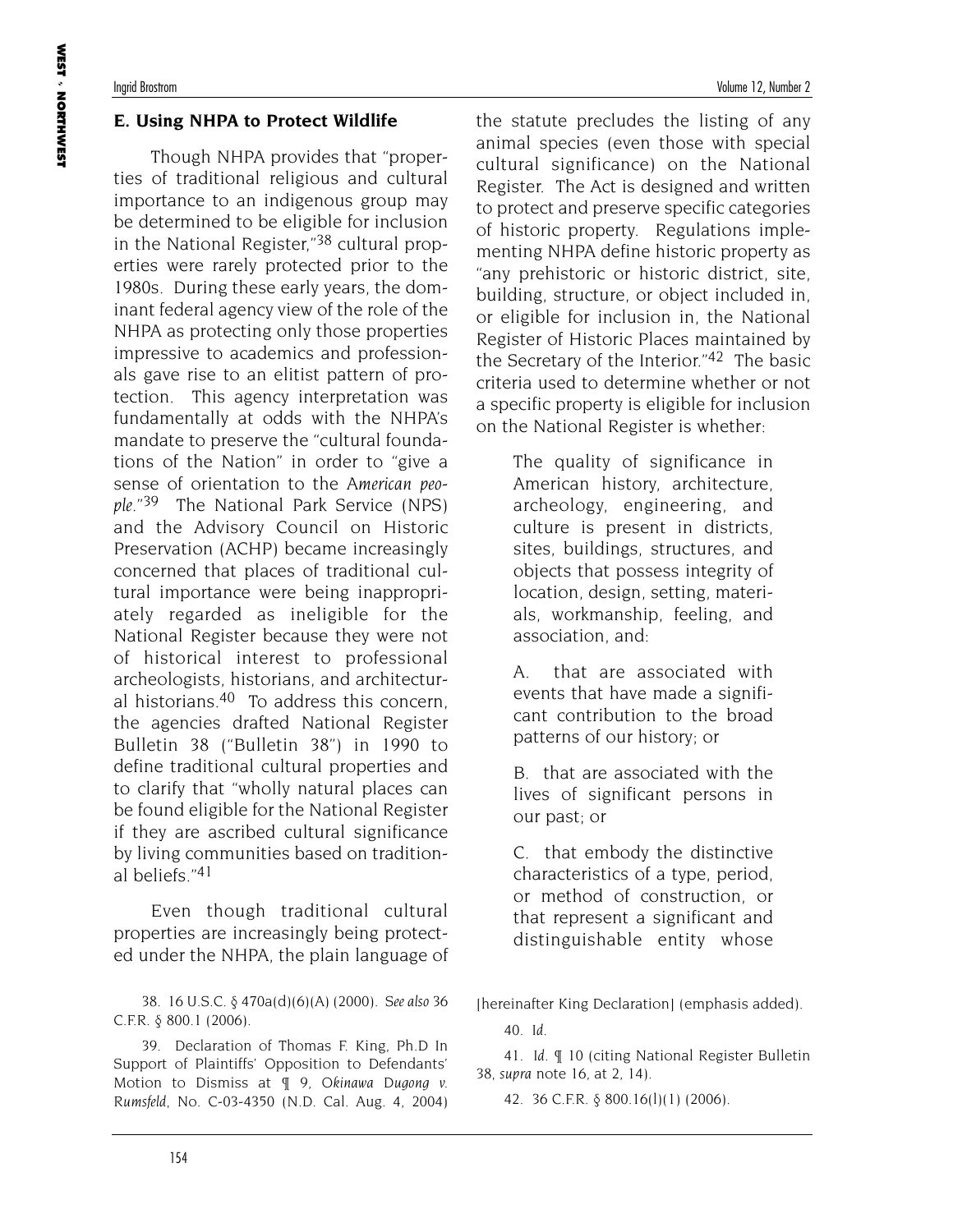Spring 2006 The Cultural Significance of Wildlife

components may lack individual distinction; or

D. that may have yielded, or may be likely to yield, information important in history or prehistory.<sup>43</sup>

The National Register is not an appropriate place to list purely intangible cultural resources or those that have no property referents.44 By its plain language, the statute appears to preclude any listing of animals because wildlife are not "districts," "buildings" or "structures." Even if animals are classified as "objects," they still do not possess "integrity of location." Finally, wild animals are generally not regarded as historic property.45

Although animal species cannot be listed on the National Register, their protection is not precluded by the statute. The cultural significance of a historic property is derived from the role the property plays in a community's historically rooted beliefs, customs, and practices.46 The land on which specific animal species are found may be valued by traditional societies because of the presence of culturally significant wildlife. Therefore, a

43. National Register Criteria for Evaluation, 36 C.F.R. 60.4 (2006), *available at* http://www.cr.nps.gov/nr/publications/bulletins/nr b15/nrb15\_2.htm.

44. *Id*. at sec. IV.

45. *See Christy v. Hodel*, 857 F.2d 1324, 1335 (9th Cir. 1988) (explaining that the federal government does not "own" wild animals). *But see Okinawa Dugong v. Rumsfeld*, No. C 03-4350, 2005 U.S. Dist. LEXIS 3123, at \*35 (N.D. Cal. Mar. 1, 2005) ("Whether the government owns the property is irrelevant to a determination of eligibility for the National Register.").

46. National Register Bulletin 38, *supra* note 16, Introduction.

47. *Id.* Every historic property is made up of

species' habitat, though not the animal itself, can be protected by the NHPA. Some authority indicates that this is indeed the case, as Bulletin 38 directs agencies to evaluate all attributes that give a site its significance, even those that are intangible, in determining their eligibility for the National Register.<sup>47</sup>

This interpretation fits easily within the framework of the regulatory language. A culturally significant natural landscape or the specific location where significant traditional events, activities, or cultural observances have taken place may be classified as a "site," even if no structures are in place. Bulletin 38 explicitly states that natural objects that are untouched by human hands, such as trees or a rock outcrop, may be eligible if they are associated with significant tradition or use.48

The intent of regulating agencies to include wildlife in the analysis of historic properties is evident in Preservation Brief 36.<sup>49</sup> The Preservation Brief, which describes the step-by-step process for preserving historic and vernacular landscapes, defines cultural landscape as "a geographic area, including both cultural

what the National Register calls "contributing" and often "non-contributing" elements. The plants and animals within a natural cultural property usually contribute to its significance. U.S. Dep't of the Interior, How to Complete the National Registration Form, Nat'l Register Bulletin 16a (1997) at Section III, *available at* http://www.cr.nps.gov/nr/publications/bulletins/nr b16a/nrb16a\_III.htm (last visited Apr. 4, 2006).

48. National Register Bulletin 38, *supra* note 16, Determining Eligibility Step by Step.

49. CHARLES A. BIRNBAUM, NATIONAL PARK SERVICE, TECHNICAL PRESERVATION BRIEF 36: PROTECTING CULTURAL LANDSCAPES: PLANNING, TREATMENT, AND MANAGEMENT OF HISTORIC LANDSCAPES 2 (1994) (emphasis added), *available at* http://www.cr.nps.gov/hps/TPS/briefs/ brief36.htm (last visited Apr. 11, 2006).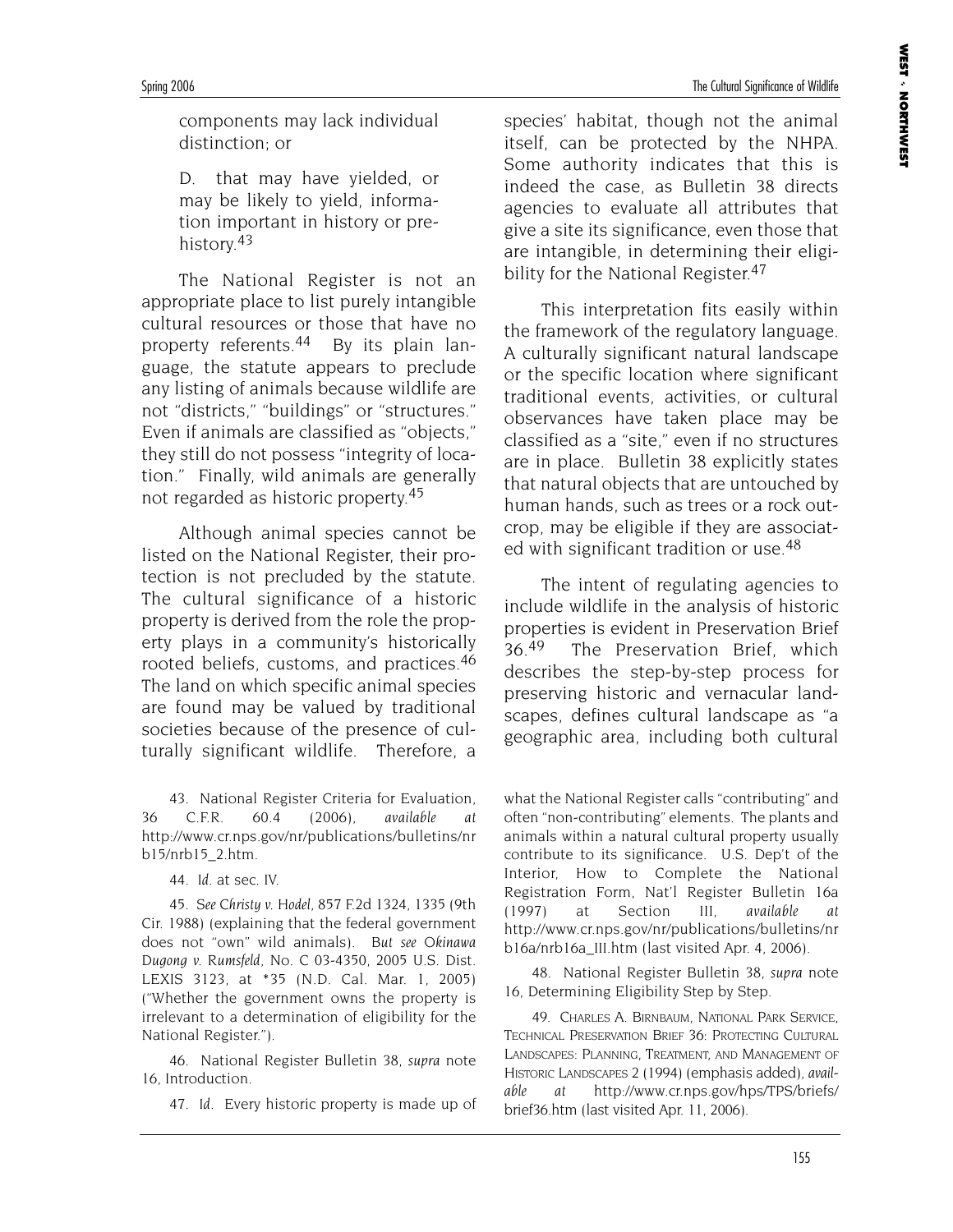and natural resources and the *wildlife or domestic animals therein*, associated with a historic event, activity, or person or exhibiting other cultural or aesthetic values."50 It describes the ethnographic landscape as

> a landscape containing a variety of natural and cultural resources that associated people define as heritage resources. Examples are contemporary settlements, religious sacred sites and massive geological structures. Small plant communities, *animals*, subsistence and ceremonial grounds are often components.<sup>51</sup>

The presence of culturally significant animals has been the basis of many listings and determinations of eligibility for the National Register, including several animal habitats important in Native American tribal histories.<sup>52</sup> The National Register includes three wildlife refuges: the Lower Klamath Wildlife Refuge, the Lake Merritt Wild Duck Refuge, and the Pelican Island Wildlife Refuge.<sup>53</sup> Other sites "such as Devil's Tower in Montana [sic] and Massacre Canyon in Nebraska are listed based on cultural traditions and events associated with animals living at the site."<sup>54</sup>

Other examples of natural places where animals contribute to cultural sig-

50. *Id.* (emphasis added).

51. *Id.* (emphasis added).

52. *Okinawa Dugong v. Rumsfeld*, No. C 03-4350, 2005 U.S. Dist. Lexis 3123, at \*24 (N.D. Cal. Mar. 1, 2005). *See also* King Declaration, *supra* note 39, ¶¶ 12, 34-35.

53. *Okinawa Dugong*, 2005 U.S. Dist. LEXIS 3123, at \*36 n.6.

54. *Id. See also* Nat'l Park Serv., National Register Information System, http:// www.nr.nps.gov/nrname1.htm (follow "Nationwide nificance and therefore are regarded as eligible for the National Register include:

> **\*** The Mattaponi River in Virginia . . . , regarded as eligible by the U.S. Army Corps of Engineers in part because of the cultural importance of the shad fisheries to the Mattaponi and Pamunkey Tribes.

> **\*** The Mushgigagamongsebe historic district in Wisconsin, regarded as eligible by the Corps of Engineers as one of the last places the Mole Lake Sokaogon Community of Great Lakes Ojibwe can carry out their traditional hunting and gathering.

> **\*** Mauna Kea in Hawaii, where the weikiu bug, an insect that lives at the mountain's summit, is regarded by Native Hawaiians as a spiritually significant creature and contributes to the mountain's cultural importance.55

Finally, while no animals are listed on the UNESCO World Heritage List, several natural areas are included because they provide marine mammal habitat or breeding grounds. In fact, Shark Bay of Western Australia and the Great Barrier Reef of Australia are included, in part, because of their dugong populations.<sup>56</sup>

Resources Name" hyperlink; then enter "wildlife refuge" in search field and select "Execute") (last visited Apr. 11, 2006).

55. King Declaration, *supra* note 39, ¶ 35.

56. *Okinawa Dugong*, 2005 U.S. Dist. LEXIS 3123, at \*26 n.4. *See also* World Heritage Sites, Shark Bay, http://www.wcmc.org.uk/protected\_ areas/data/wh/sharkbay.html; World Heritage Site; Great Barrier Reef World Heritage Area, http://www.wcmc.org.uk/protected\_areas/data/wh/ gbrmp.html (last visited April 1, 2006).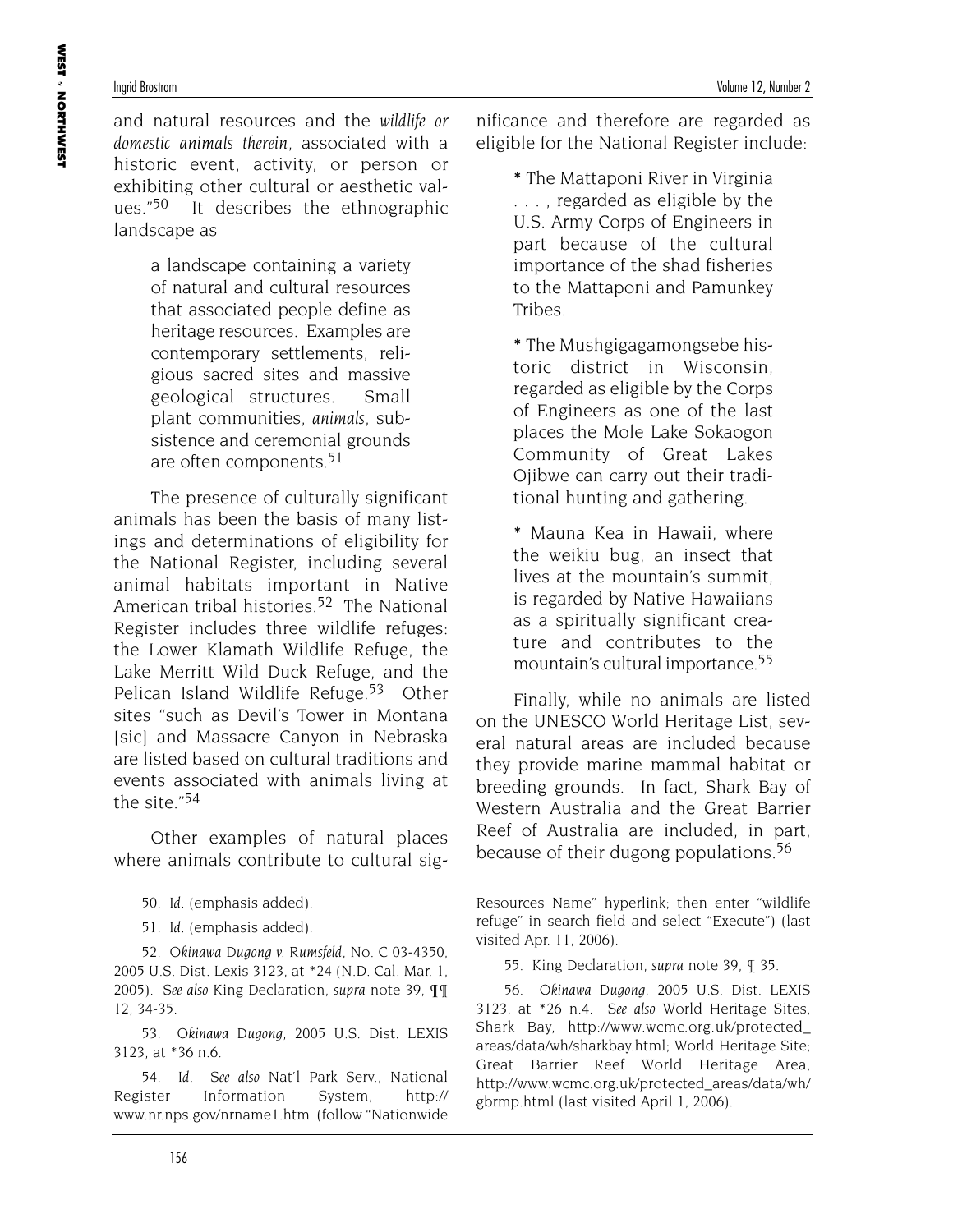### **III. Applying the NHPA to** *Dugong v. Rumsfeld*

According to a 2002 United Nations Environment Programme report, the construction of a military base near Henoko could "destroy some of the most important remaining dugong habitat in Japan," with "potentially serious" repercussions for such a small population.<sup>57</sup> The report predicts that "unless measures are undertaken to protect dugongs in the Okinawan region they will soon be extinct in Japanese waters."58

As the seabed drilling in Henoko Bay continues, and the protests of the Okinawan community go unheeded, the legal challenge to the military base is perhaps the last resort to preserve the Okinawan dugong and everything it stands for in Okinawan culture.

### **A. The Cultural Significance of the Okinawan Dugong**

The dugong (*dugong dugon*) is a large sea mammal distantly related to the manatee and the extinct Steller's sea cow.<sup>59</sup> The slow-moving shy giants grow up to 11 and a half feet long and can weigh as much as 800 pounds. The creatures, listed as vulnerable to extinction on a global

57. U.N. Environment Programme (UNEP), *Dugong Status Report and Action Plans for Countries and Territories*, 42-43, U.N. Doc. UNEP/DEWA/RS.02-1 (2002) [hereinafter Dugong Status Report], *available at* http://www.tesag.jcu.edu.au/dugong/doc/ dugongactplan.pdf (last visited Apr. 7, 2006).

58. *Id.* at 46.

59. Earthjustice, *Background: The Dugongs vs. the Department of Defense*, http://www.earthjustice.org/ backgrounder/display.html?ID=103 (last visited Apr. 1, 2006).

- 60. Dugong Status Report, *supra* note 57, at 1.
- 61. *Id.* (also noting that sea grass meadows

scale by the World Conservation Union (IUCN), are highly vulnerable to anthropogenic influences because of their dependence on sea grasses that are restricted to coastal habitats often under pressure from human activities.<sup>60</sup> Because the dugong delay breeding when there is a short supply of sea grass, habitat conservation is a critical issue in protecting the species.<sup>61</sup> While the dugong's range spans 37 countries and territories from East Africa to Vanuatu, the animal is believed to be represented by relict populations separated by large areas where its numbers have been greatly reduced or where it has already been extirpated.<sup>62</sup> The waters surrounding the Japanese Island of Okinawa are home to some of the few remaining Okinawa dugong, a rare, genetically isolated and unique member of the dugong species.<sup>63</sup> The Okinawan waters form the creature's northernmost range, where it is believed that only about fifty dugong remain.<sup>64</sup>

Dugongs are deeply significant to Okinawan culture and have been for centuries.65 Archeological excavations of Okinawa have uncovered dugong bones dating from before the 15th century.<sup>66</sup> As early as 1919, it is thought that the dugong was designated as a "Natural

border only 10 percent of the Okinawan coastline).

62. *Id.*

63. *See id.* at 41; *see also* MARINE MAMMAL COMM'N, 2001 ANNUAL REPORT TO CONGRESS 129 (Mar. 31, 2002), *available at* http://www.mmc.gov/reports/ annual/pdf/2001annualreport.pdf.

64. Earthjustice, *Background: The Dugongs vs. the Department of Defense, supra* note 59.

65. *See* Dugong Status Report, *supra* note 57, at 10 ("Dugongs are culturally significant to communities throughout their range.").

66. *Id.* at 41.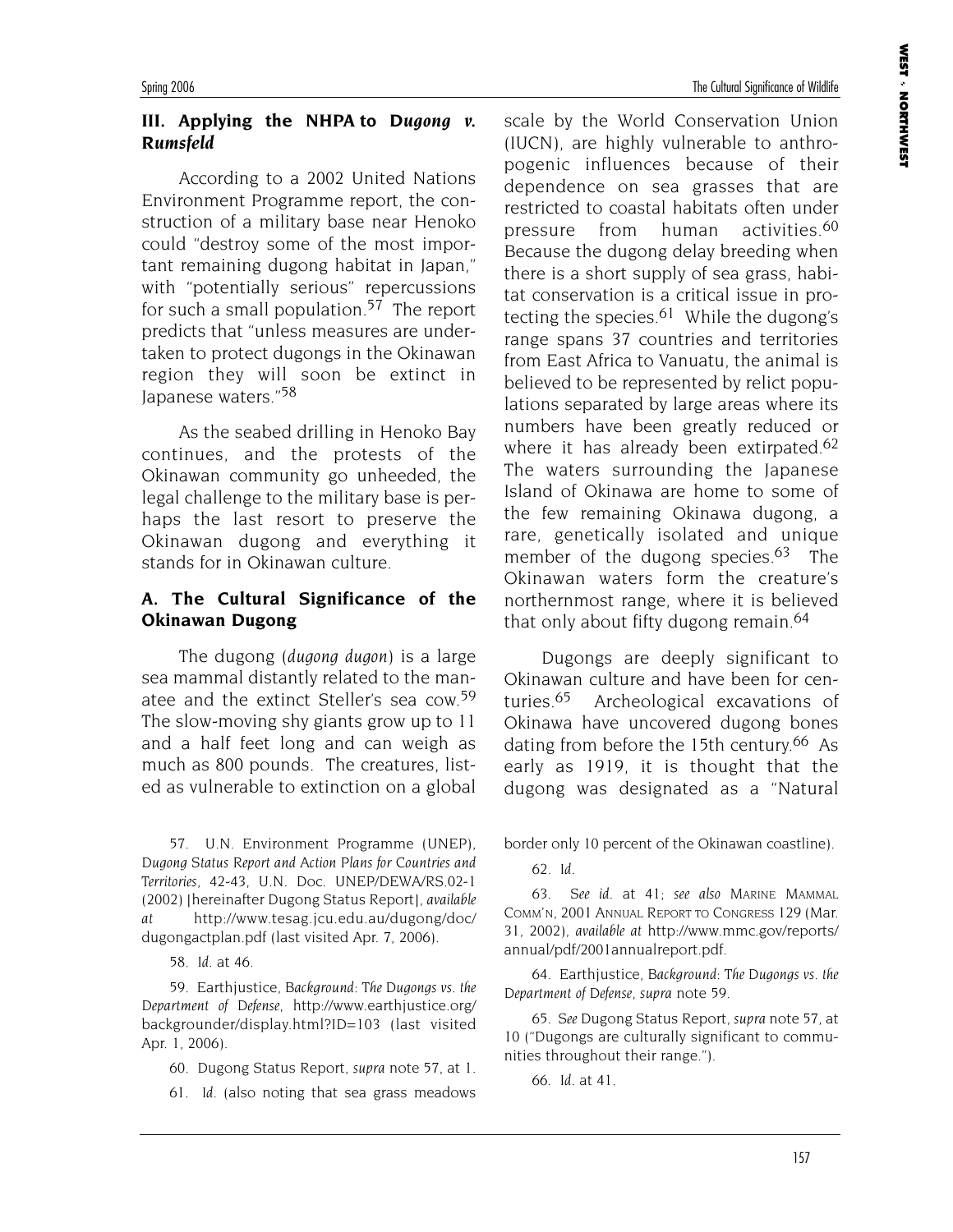Symbol" under the Law to Protect Historical and Scenic Sites, though the Agency for Cultural Affairs denies this designation.<sup>67</sup> There is no dispute, however, that the Okinawa dugong has been listed by the government since 1955 as a "Natural Monument" under Japan's "Cultural Properties Protection Law."<sup>68</sup> In recognition of the historic and cultural significance of the Okinawa dugong, the Ryukyu Islands government issued a postage stamp commemorating the Okinawa dugong in 1966, describing it as "Natural Monument Dugong (Mermaid)."<sup>69</sup>

Okinawan oral history demonstrates the cultural importance of the dugong as it is regularly associated with traditional Okinawan creation mythology. The dugong, according to some traditional myths, is the progenitor of the local people.70 In one such myth a dugong princess and a short-finned whale boy gave birth to an animal with a human form. That child became the ancestor of Yabuchi Island and the progenitor of the people of Yakena, an island in the Okinawa prefecture. In another story, a naked man and woman became curious about sex after observing a pair of mating dugongs and, later, mimicked their behavior.<sup>71</sup> Their decedents are today's Okinawans.

Not only has the dugong regularly appeared in the oral mythology of the

- 67. *See id.* at 43.
- 68. *See id.*
- 69. *See id.*

70. Declaration of Isshu Maeda in Support of Plaintiff's Opposition to Defendants' Motion to Dismiss at ¶¶ 6-7, *Okinawa Dugong v. Rumsfeld*, No. C-03-4350 (N.D. Cal. Aug. 4, 2004) [hereinafter Maeda Declaration].

- 71. *Id.*
- 72. *Id.*
- 73. *Id*. ¶¶ 8-9, 22.

Okinawan people in creation myths, but also have long been revered by native Okinawans as "sirens" or "mermaids" who bring friendly warnings of tsunamis.<sup>72</sup> Legends also attribute the power to create tsunamis to dugongs.<sup>73</sup>

In past centuries, dugong meat was traditionally offered to royalty as sacred food and medicine.74 Royalty and common people both used dried dugong to help ease the pain of childbirth.75 Carvings made from dugong rib bones have been found throughout Okinawa.<sup>76</sup> The most common is a carving of a butterfly, which is believed to take the spirit of the dead to another world.<sup>77</sup> Dugongbone ornaments and tools as much as 3500 years old have been found in Okinawa.78 Scholars believe that the people who used these objects considered them to contain spiritual power.<sup>79</sup>

Hunters traditionally chose dugong bones for use as hunting tools presumably because of their belief that they were imbued with magic that would aid in their quest.80 Until less than a century ago, prayers to the dugong were considered essential to successful fishing expeditions.81 One legendary fishing practice had young men expose their penises to attract the dugong, which they considered a mermaid spirit, and then try to capture it.<sup>82</sup>

- 74. *Id*. ¶¶ 10-12.
- 75. *Id.*
- *76. Dugong Status Report*, *supra* note 57, at 43.
- 77. *Id.*
- 78. Maeda Declaration, *supra* note 70, at ¶¶ 13-20.
- 79. *Id*. ¶¶ 18, 20.
- 80. *Id.* ¶ 20.
- 81. *Id.* ¶¶ 26-30.
- 82. *Id.*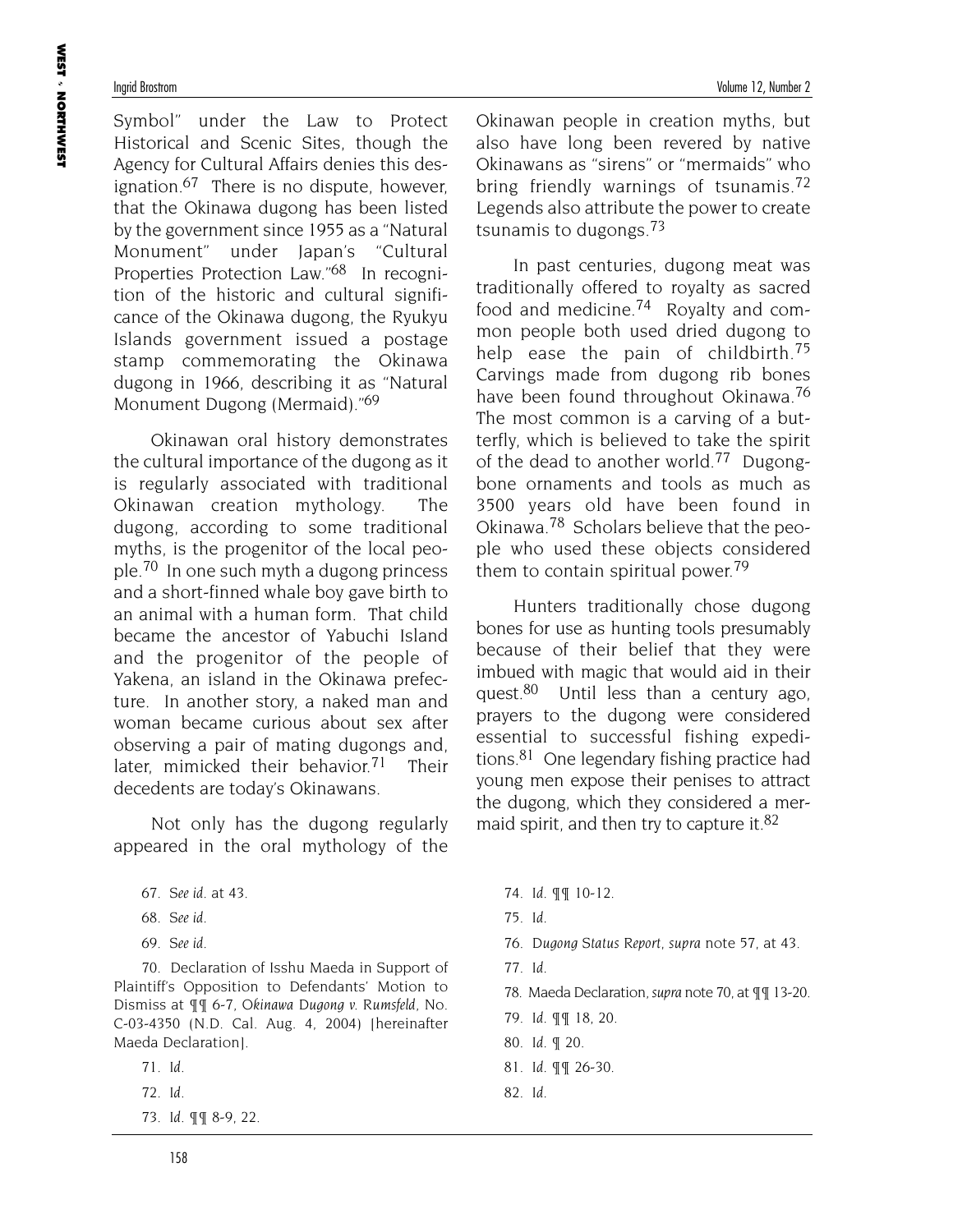Dugongs continue to play a role in Okinawan spiritual and cultural practices, including folk songs and religious ceremonies.<sup>83</sup> Because of its cultural significance, the Okinawa dugong is listed as a protected "natural monument" on the Japanese Register of Cultural Properties, established under Japan's "Law for the Protection of Cultural Properties."84

#### **B. The Equivalence of U.S. and Japanese Historic Preservation Laws**

The NHPA applies to "properties" that are listed on another country's equivalent to the U.S. National Register.85 The Japanese Register of Cultural Properties is considered by Japanese and American legal scholars to be equivalent to the U.S. National Register.<sup>86</sup> The authorization for the Japanese Register is the Japanese Law for the Protection of Cultural Properties, which seeks to "preserve and utilize cultural properties, so that the culture of the Japanese people may be furthered and a contribution made to the evolution of world culture."87 This is the only law in Japan concerned with protecting culturally significant properties. No other law in Japan could feasibly be considered an equivalent to the NHPA.88 One of the types of "properties" protected by the Japanese law is "Natural Monuments,"

83. *Id*. ¶¶ 26-34.

84. Declaration of Sekine Takamichi in Support of Plaintiffs' Opposition to Defendants' Motion to Dismiss at ¶ 16, *Okinawa Dugong v. Rumsfeld*, No. C-03-4350 (N.D. Cal. Aug. 4, 2004) [hereinafter Takamichi Declaration].

85. 16 U.S.C. § 470a-2 (2000).

86. *See* Takamichi Declaration, *supra* note 86, ¶ 2; *Okinawa Dugong v. Rumsfeld*, No. C 03-4350, 2005 U.S. Dist. Lexis 3123, at \*68, (N.D. Cal. Mar. 1, 2005).

- 87. Takamichi Declaration, *supra* note 86, ¶ 7.
- 88. *See id.* ¶¶ 2, 4.

which is limited to wild animal populations that have special cultural significance.<sup>89</sup> The Japanese Law indicates that "animals (including their habitats, breeding places and summer and winter resorts)" may be designated as protected cultural properties.<sup>90</sup> Japanese law expert Sekine Takamichi<sup>91</sup> explained that "like the NPHA, the only objective of the Japanese Cultural Protection Law is to protect objects of cultural value; species with no independent cultural value are not eligible for listing under the Japanese Cultural Protection Law, no matter how endangered they might be."<sup>92</sup> Japan has promulgated other laws for the protection of flora and fauna for their biological significance. The dugong is also protected under Japan's equivalent to the Endangered Species Act: the Law for the Conservation of Endangered Species of Wild Fauna and Flora.

### **C. The Ruling**

On March 1, 2005, the district court issued its ruling on *Okinawa Dugong v. Rumsfeld*. The court dismissed the defendant's motion to dismiss and motion for summary judgment on the issue of the applicability of the National Historic Preservation Act to the dugong affected by the proposed military base.<sup>94</sup>

89. *Id.* ¶ 9.

91. Sekine Takamichi is a member of the Japanese Environmental Lawyers Federation. He lectures and publishes articles on Japanese, U.S., and international law.

92. Takamichi Declaration, *supra* note 86, at ¶ 12.

93. *Okinawa Dugong v. Rumsfeld*, No. C 03-4350, 2005 U.S. Dist. Lexis 3123 (N.D. Cal. Mar. 1, 2005).

94. *Id.* at \*68.

95. *Id.*

<sup>90.</sup> *Id.* ¶ 8.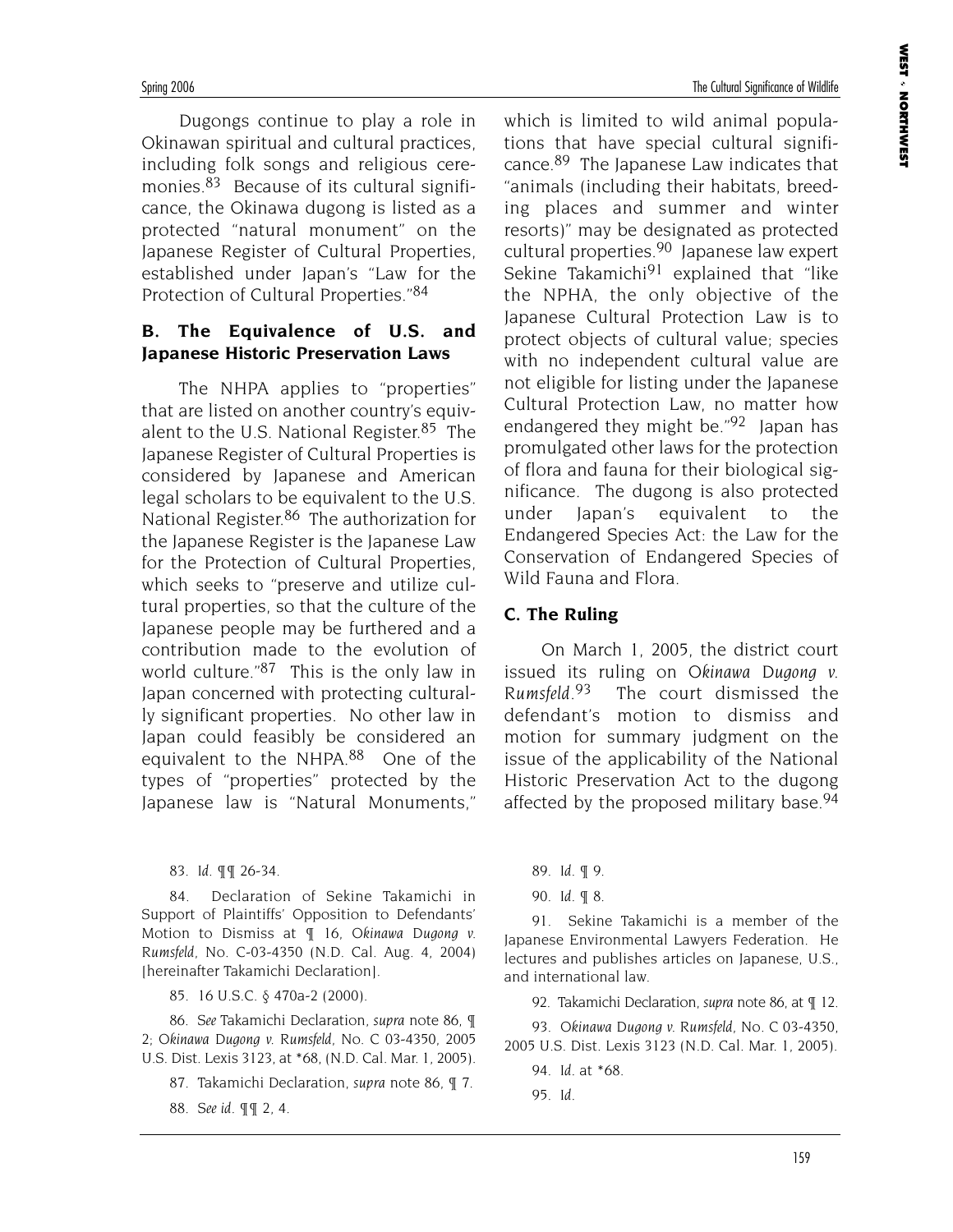The court considered, among other issues, whether Japan's Cultural Preservation Law is equivalent to the NHPA and whether the dugong could be considered "property" as defined by the NHPA.<sup>95</sup>

The defendants argued that the Japanese law could not be considered equivalent to the National Register because the Japanese law provides protection for both inanimate and animate things, whereas the U.S. Register "provides no legal recognition or protection whatever for any animal species."<sup>96</sup> The court rejected this argument by explaining that "by employing the word 'equivalent,' section 470a-2 does not require that the National Register and the foreign list in question be identical."97 The court determined that a requirement that the two lists be identical would contradict the international scope of the provision. The court explained: "To require that foreign lists include only those types of resources which are of cultural significance in the United States would defy the basic proposition that just as cultures vary, so too will their equivalent legislative efforts to preserve their culture."<sup>98</sup> The defendant's reading would render the provision meaningless because no other country will provide for the same identification and scope of protection as the U.S. The court ultimately looked at the Japanese law's function of protecting cultural resources as being equivalent to the U.S. National Register.

The court noted that the presence of culturally significant animals has been the

97. *Okinawa Dugong*, 2005 U.S. Dist. Lexis 3123, at \*20.

basis of many listings on the National Register in reasoning that "the statutes demonstrate an equivalent commitment to protecting significant bridges between human culture and history, on the one hand, and wildlife on the other."<sup>99</sup> The court also noted that both statutes "have evolved in a similar direction towards greater inclusiveness of natural, as well as cultural, places and things."100

The second argument raised by defendants is that even if the Japanese law is equivalent, the dugong need not be considered because the language of section 470a-2 only requires that "properties" on an applicable country's equivalent of the National Register be taken into account. The dugong, they argue, cannot be understood as property within the NHPA's statutory scheme. To evaluate this claim, this court looked to the definitions within the NHPA. The statute does not define the term "property" but does define "historic property" as "any prehistoric or historic district, site, building, structure, or object included in, or eligible for inclusion on the National Register, including artifacts, records, and material remains related to such a property or resource."101 However, section 470a-2 does not refer to "historic property" and instead uses the term "property." The court concluded that the term "historic property" with its defined categories applies only to domestic activities, and requiring otherwise would conflict with the statute's explicit reference to foreign

100. *Id.* at \*24 (citing King Declaration, *supra* note 39, at ¶¶ 9-14, 45(b)).

101. 16 U.S.C. § 470w-5 (2000). *See also Hoonah Indian Ass'n v. Morrison*, 170 F.3d 1223, 1230 (9th Cir. 1999).

<sup>96.</sup> Defendants' Motion to Dismiss at ¶ 15, *Okinawa Dugong v. Rumsfeld*, No. C-03-4350 (N.D. Cal. Aug. 4, 2004).

<sup>98.</sup> *Id.* at \*22.

<sup>99.</sup> *Id.*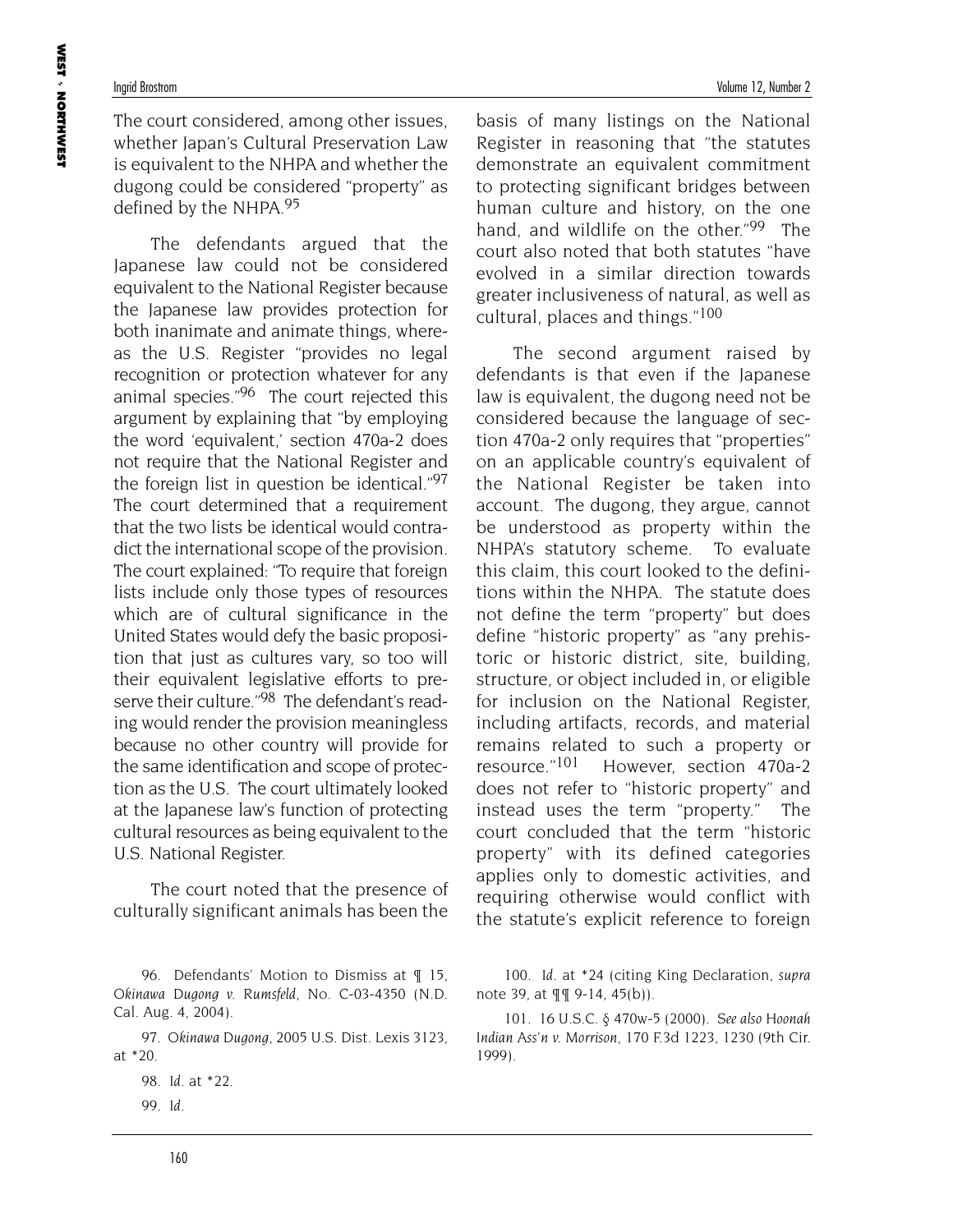law. The court pointed to legislative history to determine that Congress intended that a different standard for domestic and international provisions of the law be used, noting that Congress acknowledged that the UNESCO convention that gave rise to section 470a-2 "leaves it to each participating nation to identify and delineate the meritorious heritage properties situated in its own territory."<sup>102</sup>

The court then addressed whether the dugong could be classified as property. In deciding how the section 470a-2 meant to define "property," the court looked to the existing definition of "historic property" and removed the reference to American history to conclude that property is simply a "district, site, building, structure, or object." An object is defined as "a material thing of functional, aesthetic, cultural, historical or scientific value that may be, by nature or design, moveable yet related to a specific setting or environment."103 The court found that the plaintiffs demonstrated that the dugong could be classified as property because

> [t]he dugong is indisputably a "material thing," as opposed to something of a spiritual or intellectual nature . . . the dugong possesses "functional, aesthetic, cultural, historical or scientific value," particularly of special cultural significance in Okinawa . . . and there can be no dispute

102. *Okinawa Dugong v. Rumsfeld*, No. C 03-4350, 2005 U.S. Dist. Lexis 3123, at \*30 (N.D. Cal. Mar. 1, 2005).

103. 36 C.F.R. § 60.3(j).

104. *Okinawa Dugong*, 2005 U.S. Dist. Lexis 3123, at \*31-32.

105. 857 F.2d 1324, 1335 (9th Cir. 1988).

106. *Okinawa Dugong*, 2005 U.S. Dist. Lexis

that the Okinawan dugong is "moveable yet related to a specific setting or environment," namely Henoko Bay.104

The court dismissed out of hand defendant's contentions that dugong are not property because of the Ninth Circuit's ruling in *Christy v. Hodel*105 that state and federal governments cannot "own" wild animals.<sup>106</sup> The court found that whether the government owns the property is irrelevant to a determination of eligibility for the National Register, as is whether or not the object is owned at all.<sup>107</sup> The court found the case to be analogous to *Hatmaker v. Georgia Department of Transportation*, which held that an unaltered oak tree of significance in Native American history was potentially eligible for the National Register.108

The court considered and rejected several additional claims including the allegation that Henoko Bay is not sufficiently bounded or defined to be protected, and that the military base relocation was not a federal undertaking.<sup>109</sup>

#### **D. Potential Effects of the Court's Ruling**

In determining the equivalence of the Japanese Statute to the NHPA, the court noted that "[t]he presence of culturally significant animals has been the basis of many listings and determinations of eligibility for the National Register, including several animal habitats important in Native American tribal histories."110 The

3123, at \*35.

107. *Id*. *See also* 36 C.F.R. § 60.2.

108. 973 F. Supp. 1047 (M.D. Ga. 1995).

109. *Okinawa Dugong v. Rumsfeld*, No. C 03-4350, 2005 U.S. Dist. Lexis 3123, at \*37, \*42 (N.D. Cal. Mar. 1, 2005).

110. *Id.* at \*24.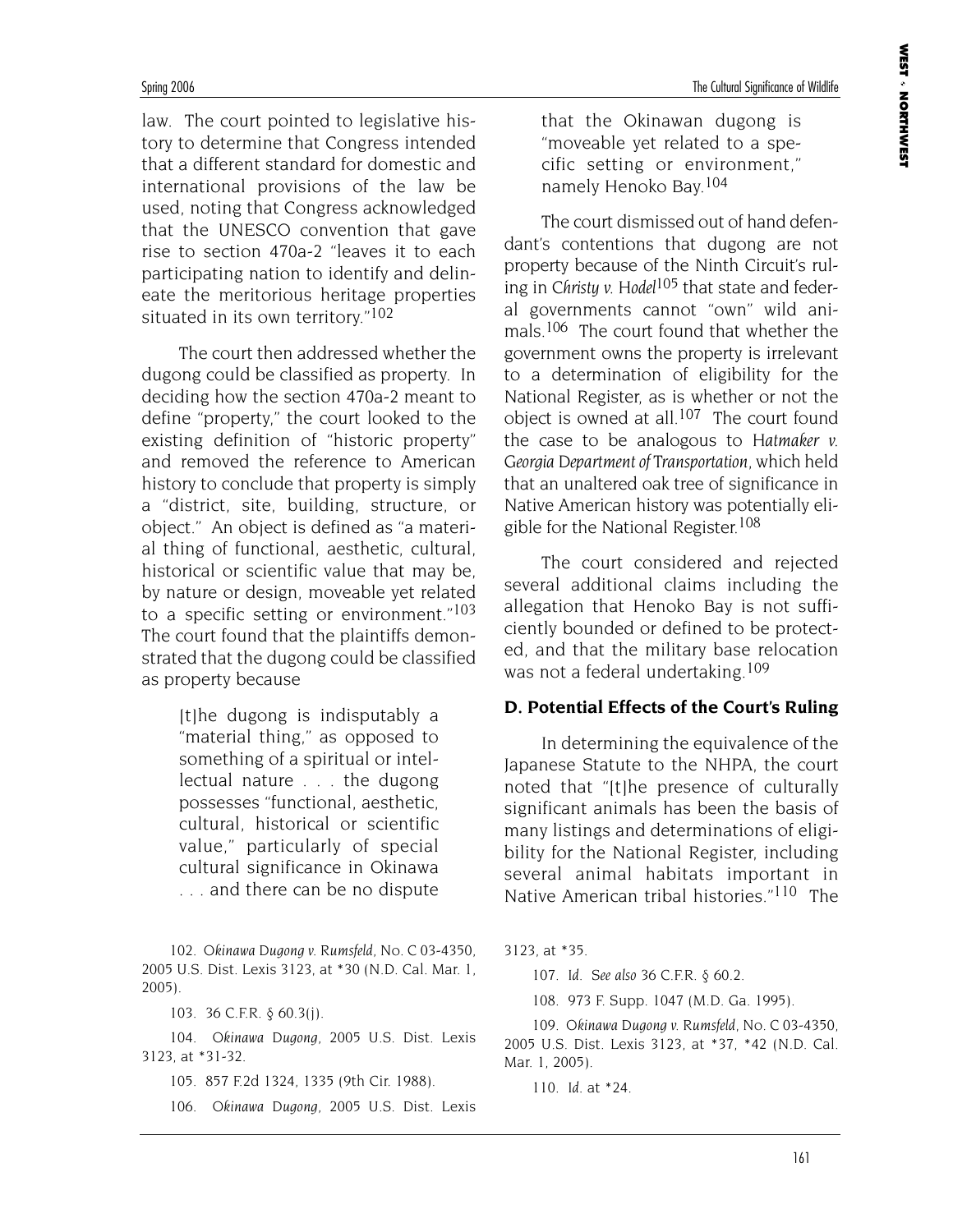court went even further, stating that the National Register lists properties solely for their biological value, without reference to an explicit cultural dimension.<sup>111</sup> As proof of this proposition, the court points to several wildlife refuges on the National Register which are listed without reference to any cultural or historical links.<sup>112</sup> Implicit in this reasoning is that the refuges were protected only for the cultural significance of the species that reside within, not for any independent cultural values that may be found in the physical space listed.

The court's ruling is important for two reasons. First, it acknowledges the NHPA's potential use in protecting wildlife habitat in the U.S. and secondly, it paves the way for the Act to be applied directly to federal actions affecting culturally significant species abroad. Traditional groups should be aware of the expansive reading the court gives the NHPA, and use the statute to propose listing habitat of culturally significant wildlife. For example, an area of a stream used for traditional salmon fishing may be protected, not for any features on the land, but merely for the presence of a culturally important species.<sup>113</sup> Such use of the statute may have far-reaching implications as it may protect culturally significant species that are not endangered or threatened but are facing local extirpations near

111. *Id*.

112. *Id*. This is a reference to the listing of the Lower Klamath Wildlife Refuge, the Lake Merritt Wild Duck Refuge, and the Pelican Island Wildlife Refuge.

113. However, in *Hoonah Indian Ass'n v. Morrison*, 170 F.3d 1223, 1231 (1999), the court found that properties listed on the National Register must be more concretely bounded and defined than a general area.

114. *Okinawa Dugong v. Rumsfeld*, No. C 03-4350,

indigenous populations. If such habitat is listed, a federal agency will have to undergo a NEPA-like process and take any adverse effect on the habitat-dependent species into consideration before proceeding with the action.

Furthermore, because of the court's willingness to find equivalency between the U.S. and Japanese laws, in the future the U.S. will have to take a closer look at their actions abroad to determine if it may affect any property *or animal* protected by that country's cultural preservation laws. The court referenced Cultural Resource Specialist Thomas King's Declaration which noted that "[s]pecies are entitled to protection for their cultural value in many nations. Some, like Japan, protect culturally significant species directly; others, like the United States, protect culturally significant species by protecting the locations in which that significance is expressed."114 A quick review of cultural preservation laws of other countries supports this view. Canada lists "heritage animals" on the basis of a species' historic and cultural value.<sup>115</sup> Denmark's program for cultural heritage in planning protects cultural landscapes which it defines as representing "the combined works of nature and humans."<sup>116</sup> Australia's Register of the National Estate explicitly covers both cultural and natural

2005 U.S. Dist. Lexis 3123, at \*23 (N.D. Cal. Mar. 1, 2005).

115. *See* Government of Newfoundland & Labrador, Chapter H-2.1: An Act Respecting the Protection of Heritage Animals, http:// www.gov.nf.ca/hoa/chapters/1996/H02-1.c96.htm (last visited Mar. 22, 2006).

116. *See* Danish Forest and Nature Agency, Cultural Heritage in Planning, http://www.sns.dk/ udgivelser/2001/87-7279-298-1/default\_eng.htm (last visited Mar. 22, 2006).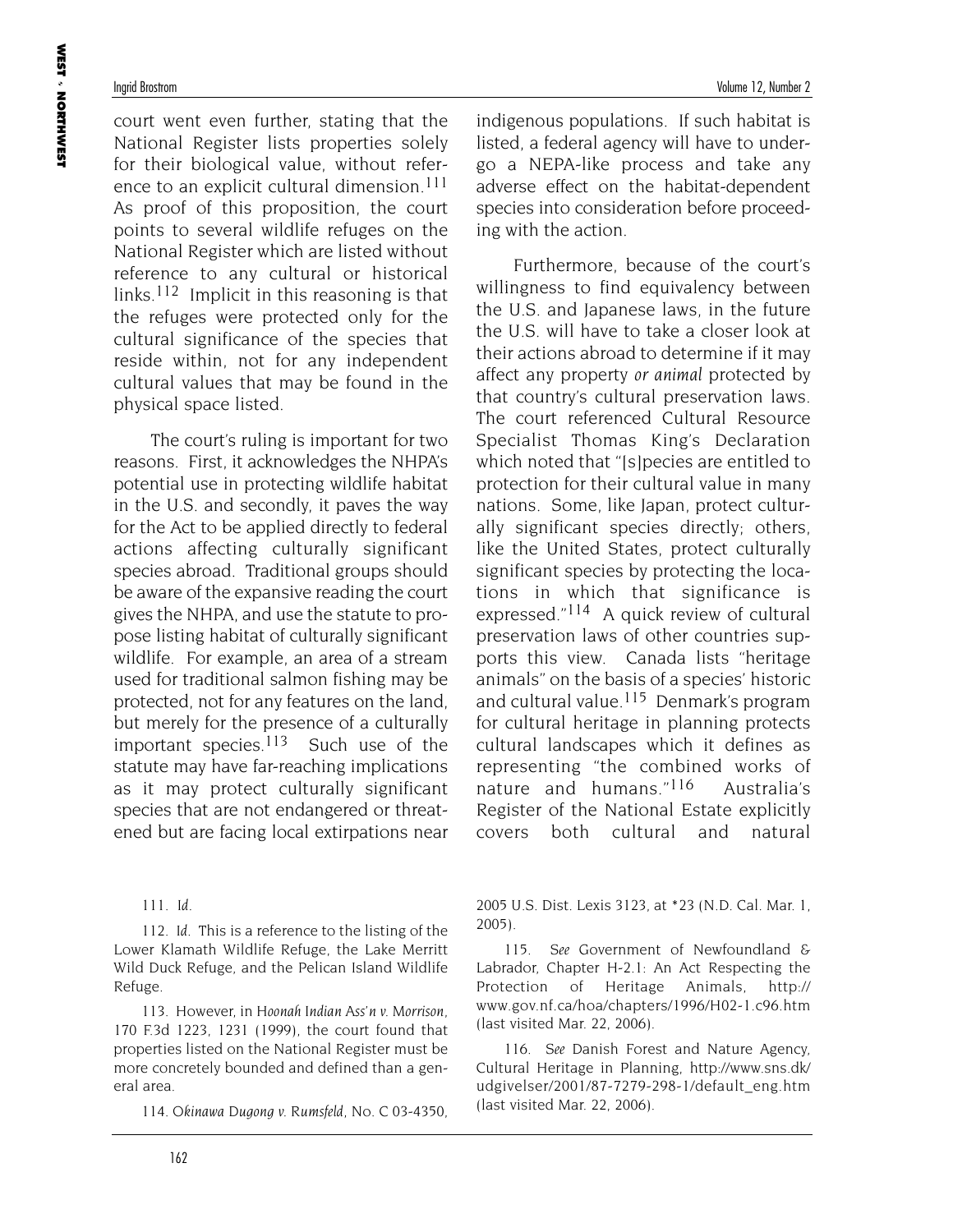resources, and recognizes that cultural values are linked closely to plant and animal populations.117

The NHPA can be applied to species abroad when there is a U.S. undertaking (which may include U.S. funding or support), there is a culturally significant species that may be affected by the U.S. action present, and where the species is protected under that country's laws for its cultural importance. While international use may be limited, the NHPA is another tool human rights activists and environmentalists can use to benefit both local communities and species.

#### **E. The Current Situation**

After losing their initial court battle and pressured by long-term protests, the U.S. Department of Defense and the Japanese government formally abandoned the initial Henoko Bay military base plan.<sup>118</sup> On October 29, 2005, the U.S. and Japan released a proposal to substitute the Henoko Bay airbase with a smaller facility on the adjacent Marine base, Camp Schwab.119 The new proposal includes filling in part of Oura Wan Bay and a small section of Henoko Bay.120

117. *See* Australian Heritage Commission, Criteria for the Register of the National Estate, http://www.ahc.gov.au/register/furtherinfo/criteria.html (last visited Mar. 22, 2006).

118. *2005 in Review, Okinawa: From Fighting Wars to Taking Part in Disaster Relief, an Eventful Year*, STARS AND STRIPES, Dec. 31, 2005, *available at* http:// www.stripes.com/article.asp?section=&article=33184&archive=true (last visited Mar. 26, 2006).

120. *Id.*

121. Sarah Buckley, *Okinawa Base Battle Resolved*, BBC NEWS, Oct. 26, 2005, *available at* http://news.bbc.co.uk/1/hi/world/asia-pacific/4357098.stm (last visited Apr. 9, 2006).

While the abandonment of the Henoko Bay plan is a success for dugong supporters, many still view the new plan as unacceptable.<sup>121</sup> Refilling portions of Oura Wan and Henoko Bays will destroy habitat essential for dugong survival and recovery.122 Moreover, the new location is virtually inaccessible to community members, who need to be given clearance to enter the Camp Schwab Marine base if they are to continue their protests.<sup>123</sup> Construction in the new proposed area would result in severe soil erosion into Henoko and Oura Wan Bays which will diminish the sea grass beds vital to dugong survival.<sup>124</sup> Finally, some think that the new proposal was adopted in part to curtail the protestors' use of canoes to stall construction efforts, as the sea in Oura Wan is rough and inaccessible to small boats.<sup>125</sup>

Earthjustice, the lead organization bringing the challenge, has indicated that it will continue its lawsuit.126 However, most are hopeful that the tremendous will and strength exhibited by the people of Okinawa in fighting for the preservation of the dugong will force the U.S. and Japanese governments to withdraw all plans of building in the Henoko region.<sup>127</sup>

122. Earthjustice, *Okinawa Air Base Deal Still Controversial*, Oct. 26, 2005, http://www.earthjustice.org /news/display.html?ID=1069 (last visited Mar. 26, 2006).

123. Buckley, supra note 121.

124. Conversation with members of the Association to Protect Northernmost Dugong, in San Francisco, Cal. (Feb. 3, 2006).

125. *Id.*

126. Earthjustice, Urgent Cases: Okinawa Dugong and Proposed Military Base, http://earthjustice.org/urgent/display.html?ID=154 (last visited Apr. 9, 2006).

127. Earthjustice, *Okinawa Air Base Deal Still Controversial*, Oct. 26, 2005, http://www.earthjustice.org/ news/display.html?ID=1069 (last visited Mar. 26, 2006).

<sup>119.</sup> *Id.*